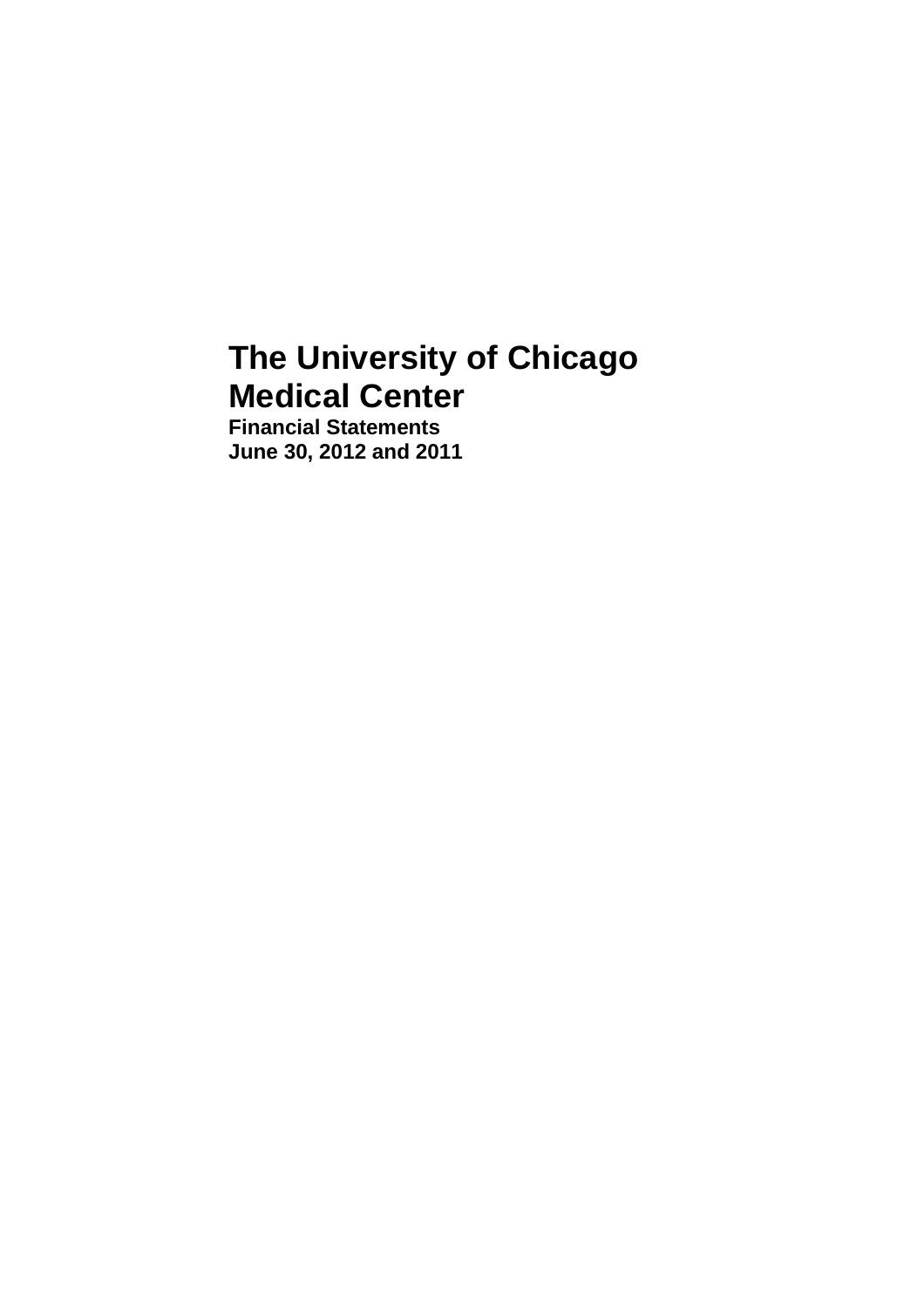# Page(s)

| <b>Financial Statements</b> |  |
|-----------------------------|--|
|                             |  |
|                             |  |
|                             |  |
|                             |  |
|                             |  |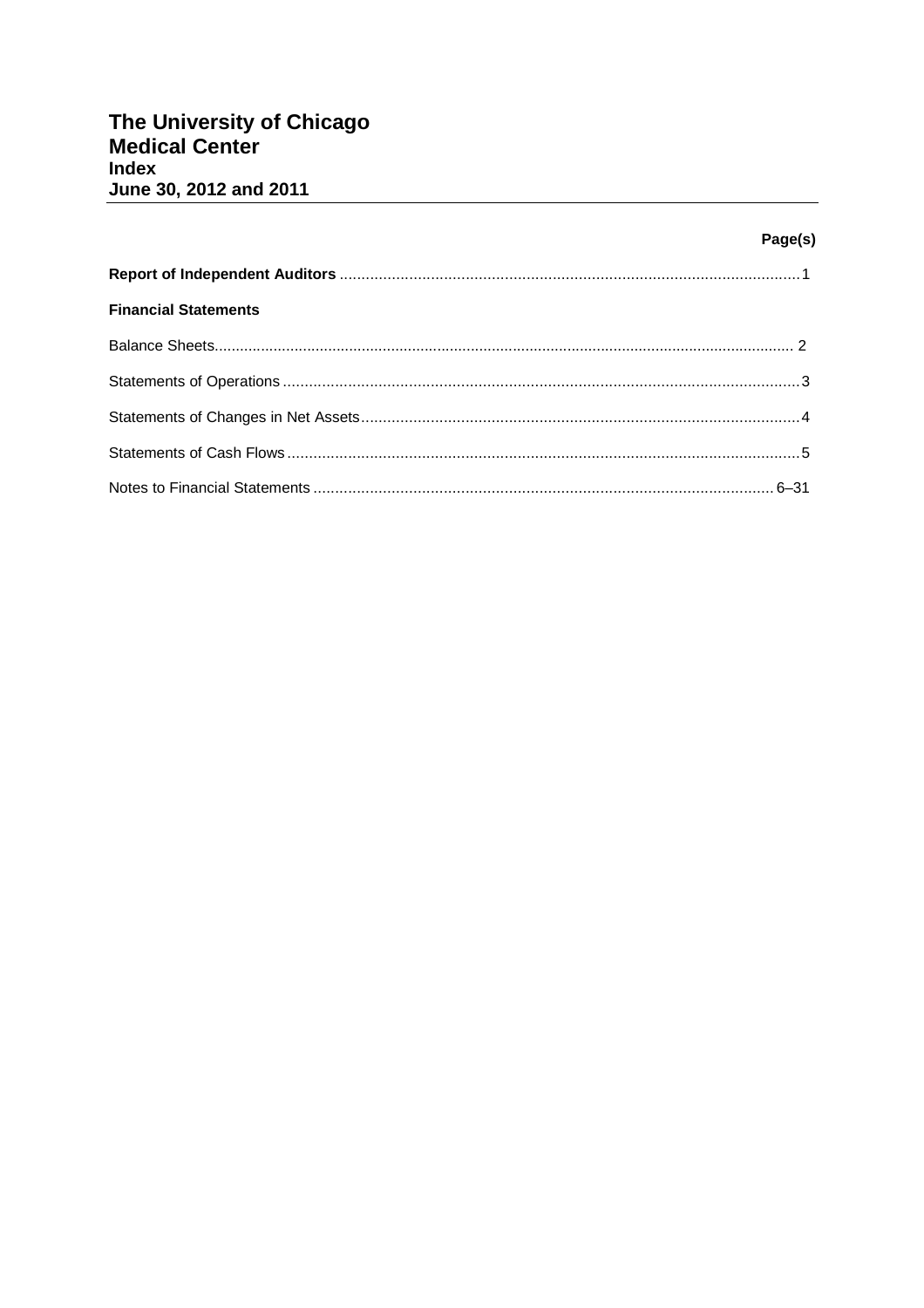

#### **Report of Independent Auditors**

To the Board of Trustees of The University of Chicago Medical Center:

In our opinion, the accompanying balance sheets at June 30, 2012 and 2011 and the related statements of operations, of changes in net assets and of cash flows for the years then ended, present fairly, in all material respects, the financial position of The University of Chicago Medical Center at June 30, 2012 and 2011, and the results of its operations, its changes in net assets and its cash flows for the years then ended in conformity with accounting principles generally accepted in the United States of America. These financial statements are the responsibility of The University of Chicago Medical Center's management. Our responsibility is to express an opinion on these financial statements based on our audits. We conducted our audits of these statements in accordance with auditing standards generally accepted in the United States of America. Those standards require that we plan and perform the audit to obtain reasonable assurance about whether the financial statements are free of material misstatement. An audit includes examining, on a test basis, evidence supporting the amounts and disclosures in the financial statements, assessing the accounting principles used and significant estimates made by management, and evaluating the overall financial statement presentation. We believe that our audits provide a reasonable basis for our opinion.

As discussed in Note 2 to the consolidated financial statements, the University of Chicago Medical Center adopted the new Financial Accounting Standards Board's ("FASB") presentation and disclosure guidance for patient service revenues and provision for doubtful accounts in 2012.

PrincipalentrouseCoopers LLP

October 10, 2012

*PricewaterhouseCoopers LLP, One North Wacker, Chicago, IL 60606 T: (312) 298 2000, F: (312) 298 2001,* www.pwc.com/us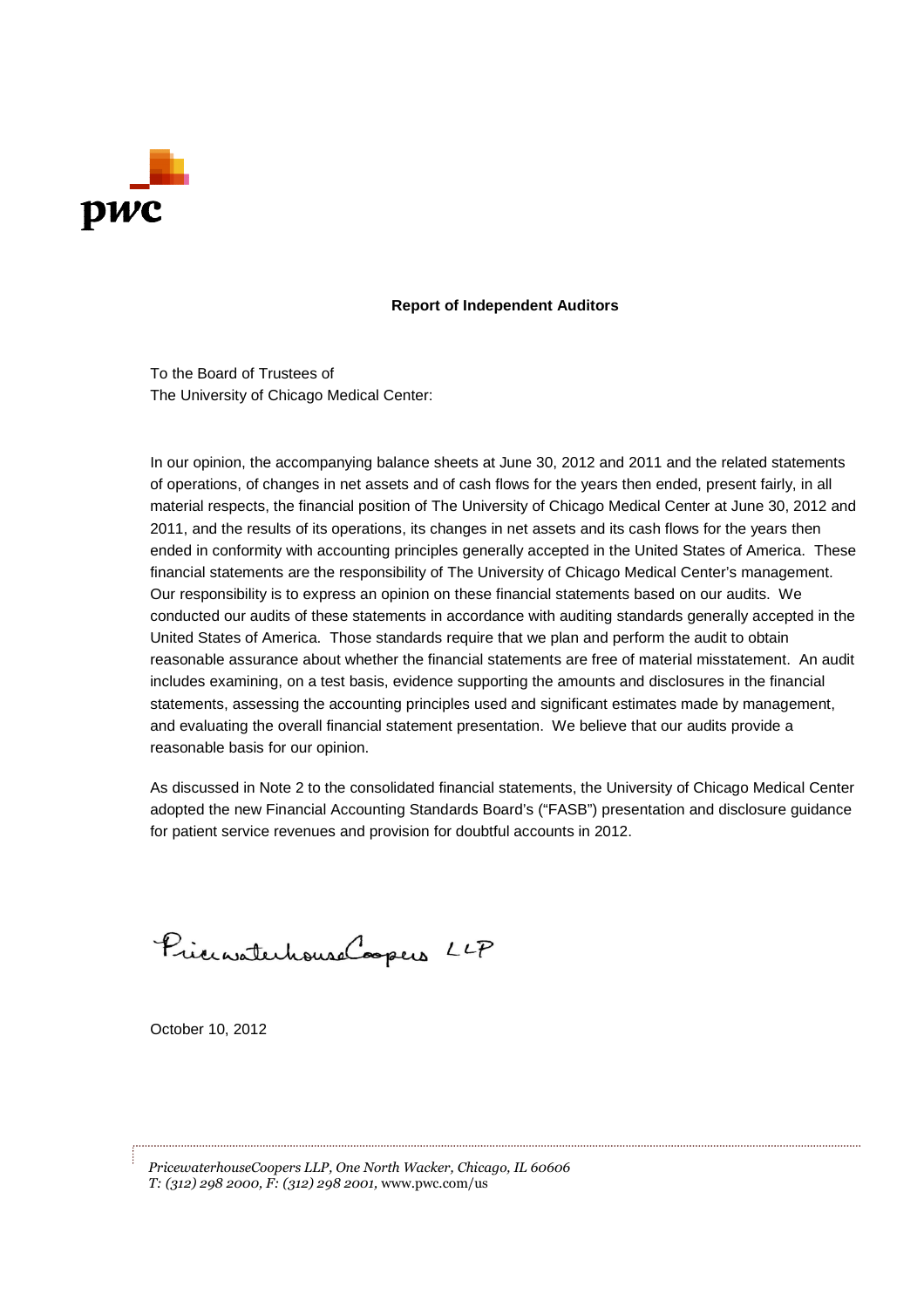# **The University of Chicago Medical Center Balance Sheets June 30, 2012 and 2011 (in thousands of dollars)**

|                                                                                                    | 2012 |                  |    | 2011      |
|----------------------------------------------------------------------------------------------------|------|------------------|----|-----------|
| <b>Assets</b>                                                                                      |      |                  |    |           |
| <b>Current assets</b>                                                                              |      |                  |    |           |
| Cash and cash equivalents                                                                          | \$   | 74,348           | \$ | 148,207   |
| Patient accounts receivable, less allowance for doubtful                                           |      |                  |    |           |
| accounts for 2012 - \$30,796 and 2011 - \$26,653                                                   |      | 209,006          |    | 138,601   |
| Current portion of investments limited to use                                                      |      | 27,033           |    | 151       |
| Current portion of malpractice self-insurance receivable                                           |      | 17,629           |    |           |
| Current portion of pledges receivable                                                              |      | 4,799            |    | 5,765     |
| Other current assets                                                                               |      | 23,627           |    | 44,357    |
| Total current assets                                                                               |      | 356,442          |    | 337,081   |
| Investments limited to use, less current portion                                                   |      | 897,405          |    | 1,035,070 |
| Property, plant and equipment, net                                                                 |      | 1,066,494        |    | 893,767   |
| Pledges receivable, less current portion                                                           |      | 5,634            |    | 8,260     |
| Malpractice self-insurance receivable, less current portion                                        |      | 100,524          |    |           |
| Other assets, net                                                                                  |      | 27,349           |    | 27,131    |
| <b>Total assets</b>                                                                                | \$   | 2,453,848        | \$ | 2,301,309 |
| <b>Liabilities and Net Assets</b>                                                                  |      |                  |    |           |
| <b>Current liabilities</b>                                                                         |      |                  |    |           |
| Accounts payable and accrued expenses                                                              | \$   | 117,678          | \$ | 105,728   |
| Current portion of long-term debt                                                                  |      | 11,290           |    | 9,340     |
| Current portion of other long-term liabilities                                                     |      | 688              |    | 923       |
| Current portion of estimated third-party payor settlements                                         |      | 27,379           |    | 36,001    |
| Current portion of malpractice self-insurance liability<br>Due to University of Chicago            |      | 17,629<br>15,593 |    | 12,935    |
| <b>Total current liabilities</b>                                                                   |      | 190,257          |    | 164,927   |
|                                                                                                    |      |                  |    |           |
| <b>Other liabilities</b>                                                                           |      |                  |    |           |
| Worker's compensation self-insurance liabilities, less current portion                             |      | 8,216<br>100,524 |    | 8,196     |
| Malpractice self-insurance liability, less current portion<br>Long-term debt, less current portion |      | 833,255          |    | 843,944   |
| Interest rate swap liability                                                                       |      | 135,872          |    | 58,064    |
| Other long-term liabilities, less current portion                                                  |      | 56,370           |    | 61,203    |
| <b>Total liabilities</b>                                                                           |      | 1,324,494        |    | 1,136,334 |
| Net assets                                                                                         |      |                  |    |           |
| Unrestricted                                                                                       |      | 1,027,917        |    | 1,064,924 |
| Temporarily restricted                                                                             |      | 95,345           |    | 93,939    |
| Permanently restricted                                                                             |      | 6,092            |    | 6,112     |
| Total net assets                                                                                   |      | 1,129,354        |    | 1,164,975 |
| Total liabilities and net assets                                                                   | \$   | 2,453,848        | \$ | 2,301,309 |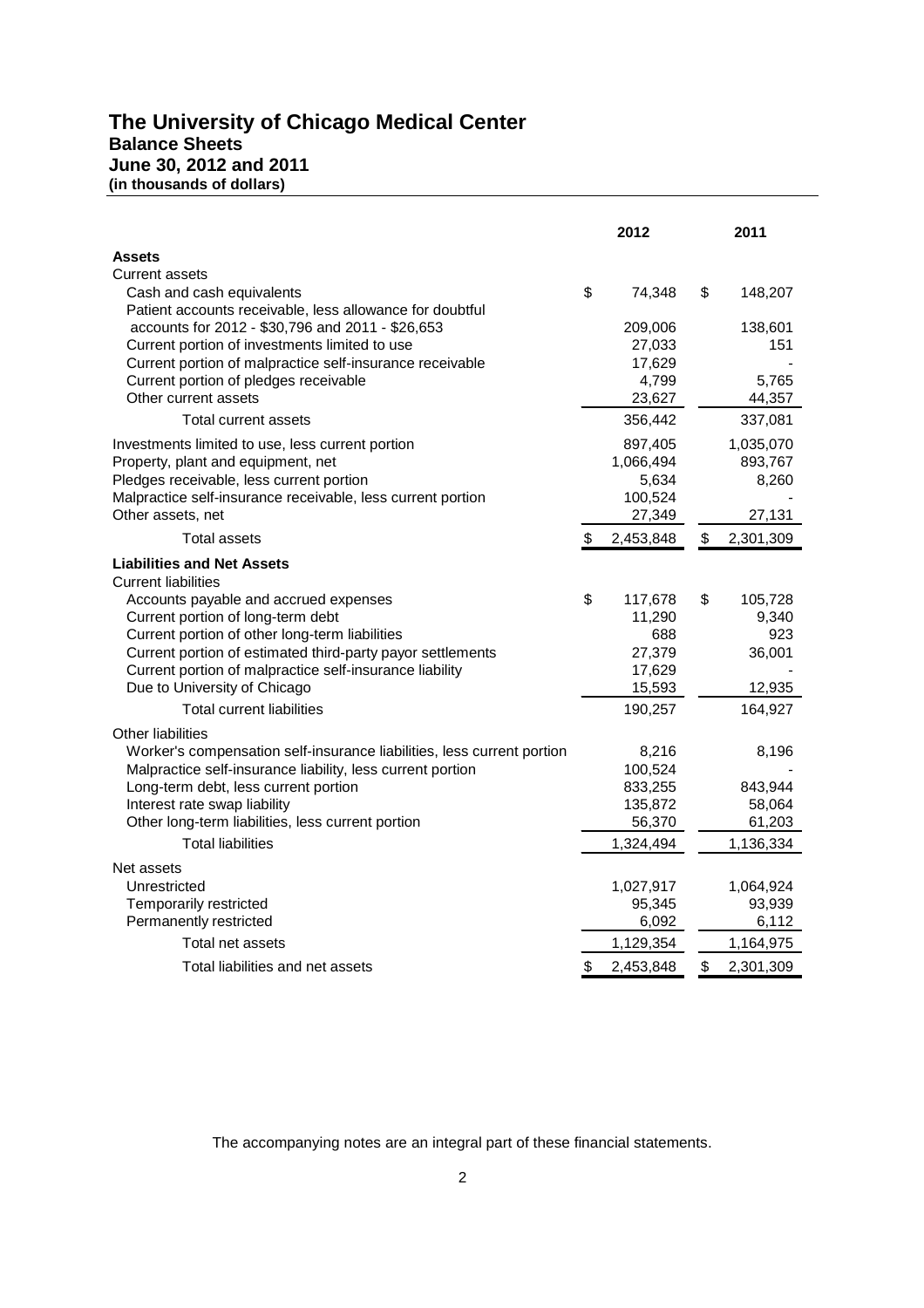### **The University of Chicago Medical Center Statements of Operations Years Ended June 30, 2012 and 2011 (in thousands of dollars)**

|                                                                                                                       | 2012            | 2011            |
|-----------------------------------------------------------------------------------------------------------------------|-----------------|-----------------|
| <b>Operating revenues</b>                                                                                             |                 |                 |
| Net patient service revenue                                                                                           | \$<br>1,267,104 | \$<br>1,158,990 |
| Provision for doubtful accounts                                                                                       | 45,133          | 45,300          |
| Net patient service revenue after provision for doubtful accounts<br>Other operating revenues and net assets released | 1,221,971       | 1,113,690       |
| from restrictions                                                                                                     | 67,914          | 68,776          |
| Total operating revenues                                                                                              | 1,289,885       | 1,182,466       |
| <b>Operating expenses</b>                                                                                             |                 |                 |
| Salaries, wages and benefits                                                                                          | 532,949         | 526,045         |
| Supplies and other                                                                                                    | 324,844         | 287,908         |
| Physician services from the University of Chicago                                                                     | 185,026         | 166,984         |
| Insurance                                                                                                             | 20,902          | 20,874          |
| Interest                                                                                                              | 12,789          | 11,367          |
| Medicaid provider tax                                                                                                 | 26,691          | 26,691          |
| Depreciation and amortization                                                                                         | 67,522          | 67,717          |
| Total operating expenses                                                                                              | 1,170,723       | 1,107,586       |
| Total operating income                                                                                                | 119,162         | 74,880          |
| <b>Nonoperating gains</b>                                                                                             |                 |                 |
| Investment income and unrestricted gifts, net                                                                         | 24,857          | 125,173         |
| Derivative ineffectiveness gain (loss)                                                                                | (3,679)         | 7,803           |
| Gain on sale of dialysis units                                                                                        |                 | 23,533          |
| Excess of revenues over expenses                                                                                      | 140,340         | 231,389         |
| Other changes in net assets                                                                                           |                 |                 |
| Transfers to University of Chicago                                                                                    | (90, 396)       | (23,000)        |
| Liability for pension benefits                                                                                        | (2,659)         | 3,381           |
| Changes in valuation of derivativs                                                                                    | (85,079)        | (4,014)         |
| Other, net                                                                                                            | 787             | 55              |
| Increase (decrease) in unrestricted net assets                                                                        | \$<br>(37,007)  | \$<br>207,811   |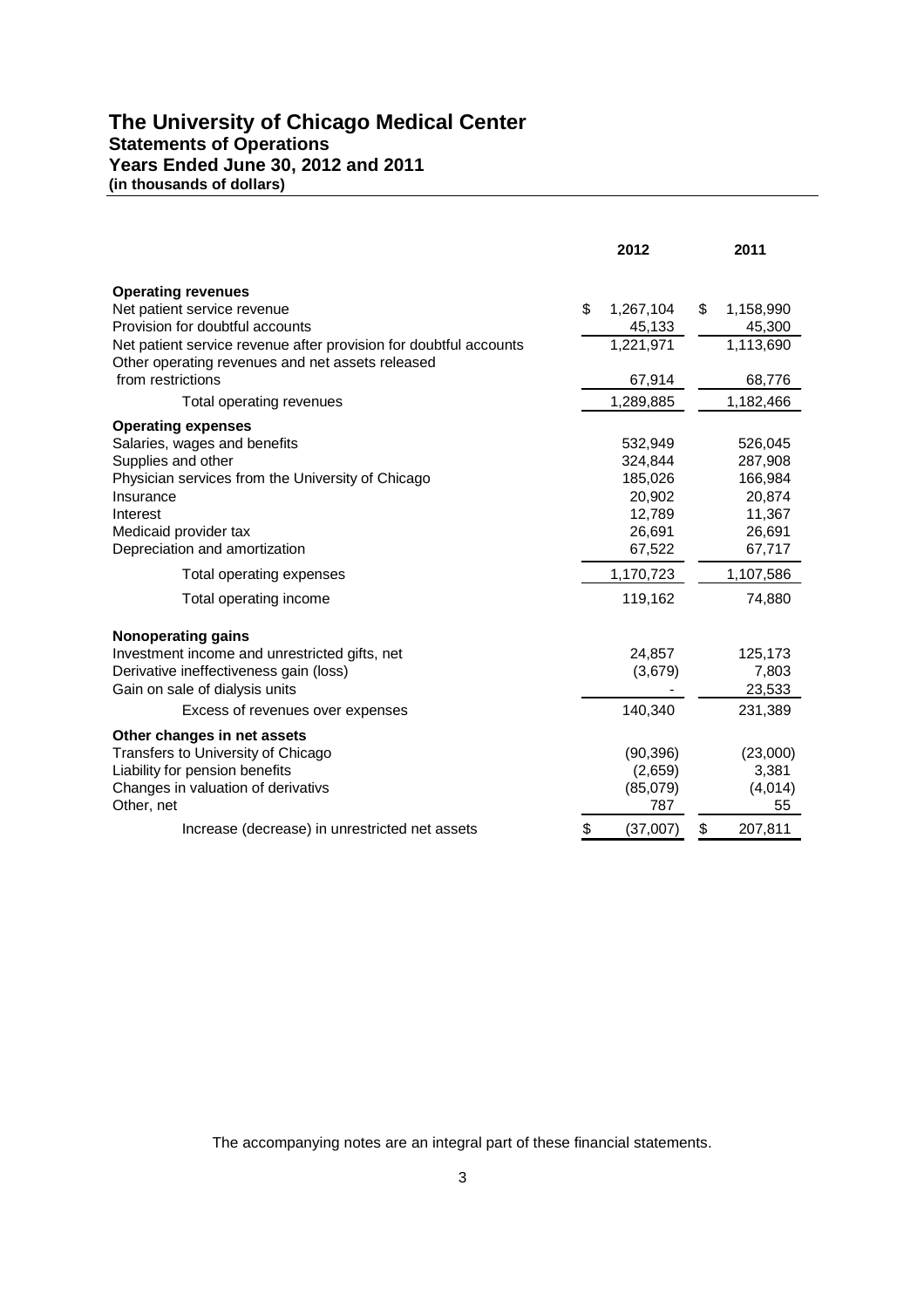# **The University of Chicago Medical Center**

**Statements of Changes in Net Assets**

**Years Ended June 30, 2012 and 2011**

**(in thousands of dollars)**

|                                                | 2012 |           |    | 2011      |
|------------------------------------------------|------|-----------|----|-----------|
| Unrestricted net assets                        |      |           |    |           |
| Excess of revenues over expenses               | \$   | 140,340   | \$ | 231,389   |
| Transfers to University of Chicago             |      | (90, 396) |    | (23,000)  |
| Liability for pension benefits                 |      | (2,659)   |    | 3,381     |
| Changes in valuation of derivatives            |      | (85,079)  |    | (4,014)   |
| Other, net                                     |      | 787       |    | 55        |
| Increase (decrease) in unrestricted net assets |      | (37,007)  |    | 207,811   |
| <b>Temporarily restricted net assets</b>       |      |           |    |           |
| Contributions                                  |      | 3,345     |    | 8,844     |
| Net assets released from restrictions used for |      |           |    |           |
| operating purposes                             |      | (4,539)   |    | (4,882)   |
| Investment Income                              |      | 2,825     |    | 12,601    |
| Net assets released for capital purchases      |      | (225)     |    |           |
| Increase in temporarily restricted net assets  |      | 1,406     |    | 16,563    |
| <b>Permanently restricted net assets</b>       |      |           |    |           |
| Contributions and other                        |      | (20)      |    | 9         |
| Increase (decrease) in net assets              |      | (35,621)  |    | 224,383   |
| Net assets at beginning of year                |      | 1,164,975 |    | 940,592   |
| Net assets at end of year                      | \$   | 1,129,354 | \$ | 1,164,975 |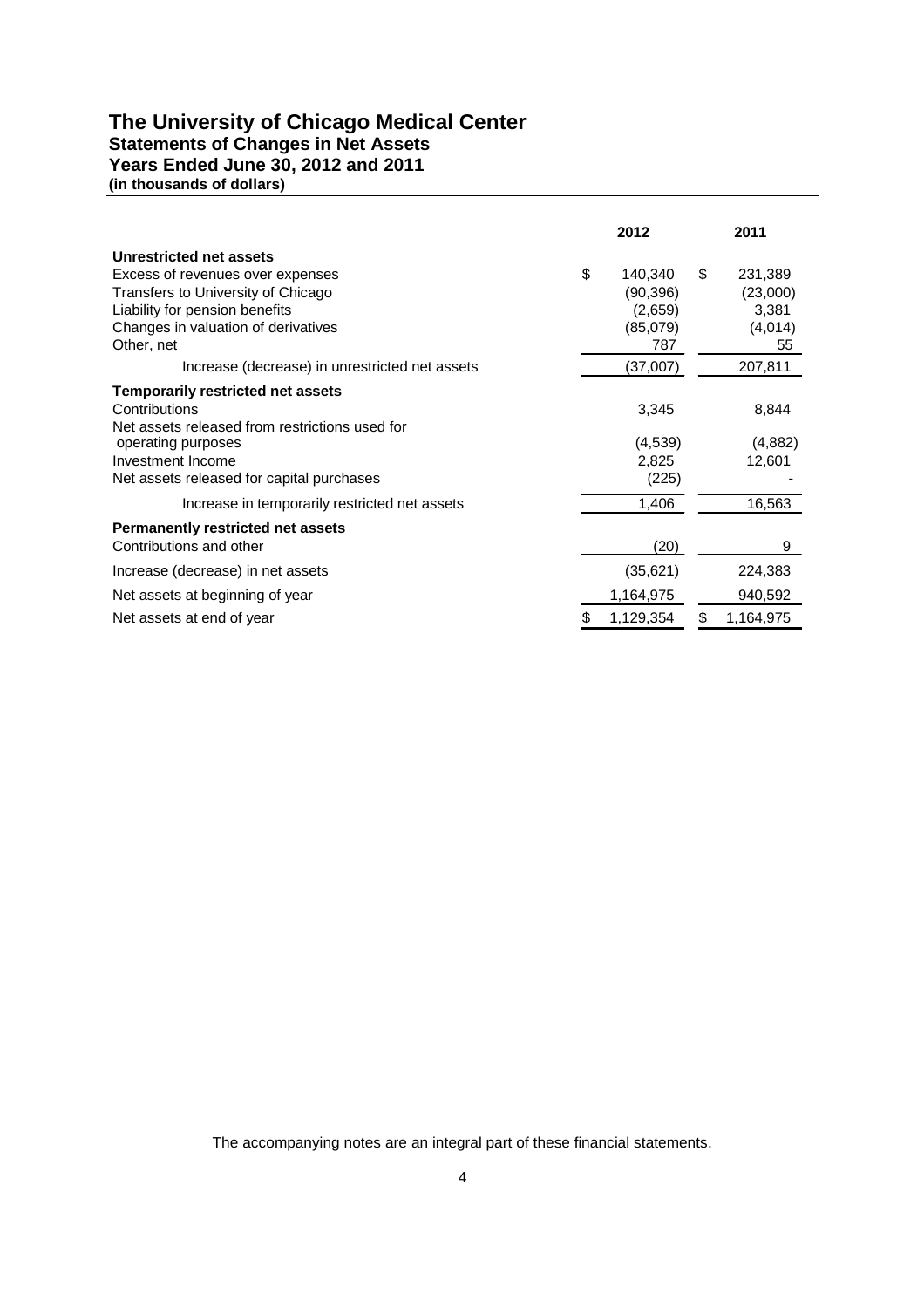# **The University of Chicago Medical Center Statements of Cash Flows Years Ended June 30, 2012 and 2011 (in thousands of dollars)**

|                                                           |    | 2012       | 2011          |
|-----------------------------------------------------------|----|------------|---------------|
| Cash flows from operating activities                      |    |            |               |
| Increase (decrease) in net assets                         | \$ | (35,621)   | \$<br>224,383 |
| Adjustments to reconcile change in net assets to net cash |    |            |               |
| provided by operating activities                          |    |            |               |
| Net change in unrealized gains on investments             |    | 13,425     | (88, 827)     |
| Transfers to University of Chicago                        |    | 90,396     | 23,000        |
| Restricted contributions and other changes                |    | (3, 344)   | (8, 853)      |
| Realized gains on investments                             |    | (41, 941)  | (33,706)      |
| Net change in valuation of derivatives                    |    | 77,808     | (3,789)       |
| Pension and other changes in unrestricted net assets      |    | 2,566      | (3, 436)      |
| Loss on disposal of assets                                |    | 388        | 272           |
| Loss on extinguishment of debt                            |    | 2,891      |               |
| Gain on sale of dialysis units                            |    |            | (23, 533)     |
| Depreciation and amortization                             |    | 67,521     | 67,717        |
| Increase (decrease) in cash resulting from a change in    |    |            |               |
| Patient accounts receivable, net                          |    | (69, 641)  | (11, 627)     |
| Other assets                                              |    | (7, 369)   | (9,577)       |
| Accounts payable and accrued expenses                     |    | 12,072     | (7,984)       |
| Due to the University of Chicago                          |    | 2,658      | (8,771)       |
| Estimated settlements with third-party payors             |    | (8,622)    | (10, 755)     |
| Self-insurance liabilities                                |    | 20         | 834           |
| <b>Other liabilities</b>                                  |    | (6, 758)   | (4, 121)      |
| Net cash provided from operating activities               |    | 96,449     | 101,227       |
| Cash flows from investing activities                      |    |            |               |
| Purchases of property, plant and equipment                |    | (240, 736) | (244, 876)    |
| Deposits to construction/capitalized interest funds       |    |            | (271, 075)    |
| Uses of construction/capitalized interest funds           |    | 125,620    | 192,058       |
| Acquisition of business purchased                         |    | (2,607)    |               |
| Proceeds on sale of dialysis units                        |    |            | 27,589        |
| Purchases of investments                                  |    | (146, 314) | (137, 678)    |
| Sales of investments                                      |    | 186,875    | 131,013       |
| Net cash used in investing activities                     |    | (77, 162)  | (302, 969)    |
| Cash flows from financing activities                      |    |            |               |
| Proceeds from issuance of long-term debt                  |    | 80,945     | 275,839       |
| Payments on long-term obligations                         |    | (90, 631)  | (15, 145)     |
| Transfers paid to the University of Chicago, net          |    | (90, 396)  | (23,000)      |
| Restricted contributions                                  |    | 6,936      | 4,742         |
| Net cash from financing activities                        |    | (93, 146)  | 242,436       |
|                                                           |    |            |               |
| Net increase in cash and cash equivalents                 |    | (73, 859)  | 40,694        |
| Cash and cash equivalents                                 |    |            |               |
| Beginning of year                                         |    | 148,207    | 107,513       |
| End of year                                               | ङ  | 74,348     | \$<br>148,207 |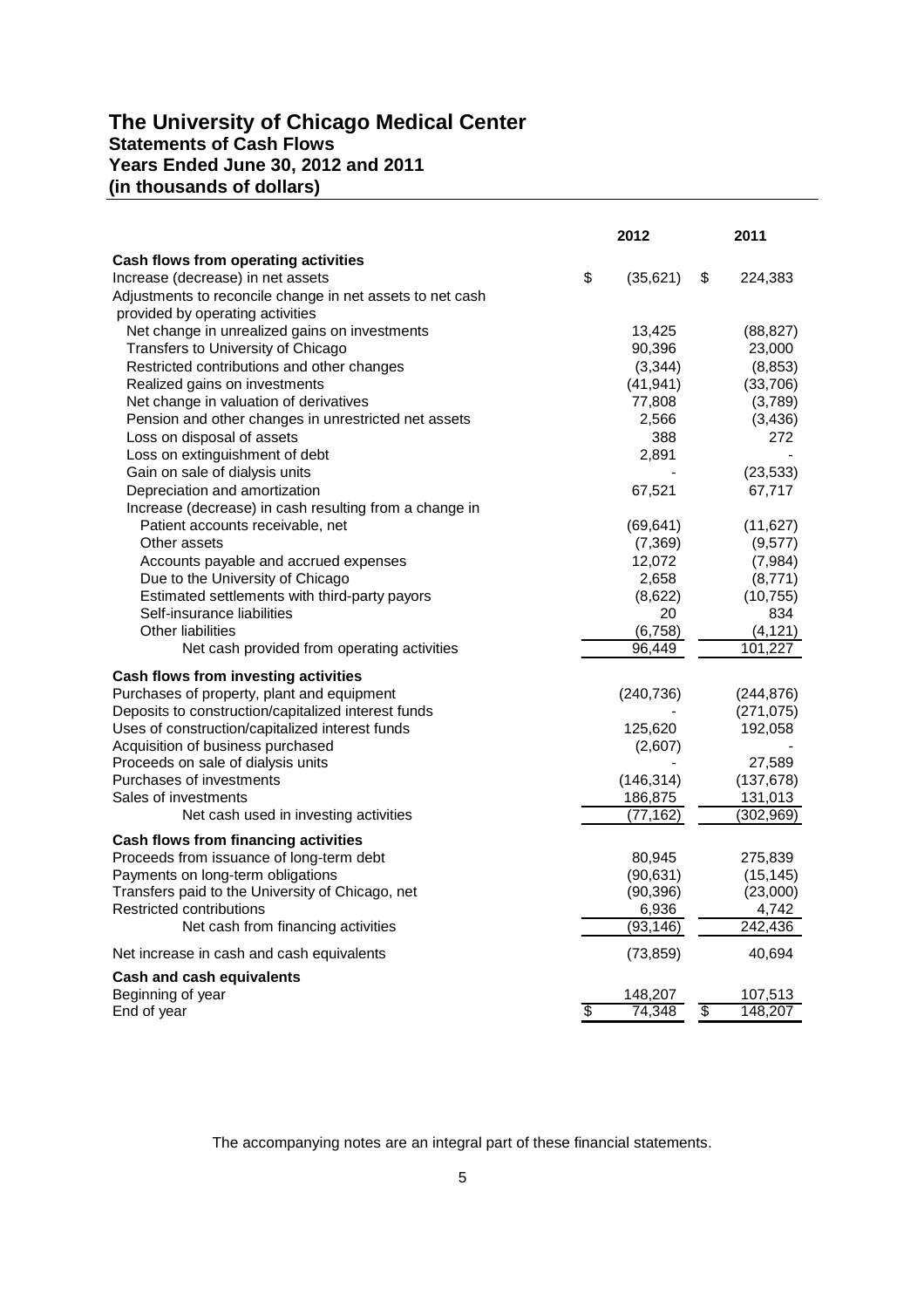#### **1. Organization and Basis of Presentation**

The University of Chicago Medical Center ("UCMC" or the "Medical Center") is an Illinois not-forprofit corporation. UCMC operates the Bernard Mitchell Hospital, the Chicago Lying-In Hospital, the University of Chicago Comer Children's Hospital, the Duchossois Center for Advanced Medicine, and various other outpatient clinics and treatment areas.

The University of Chicago (the "University"), as the sole corporate member of UCMC, elects UCMC's Board of Trustees and approves its By-Laws. The UCMC President reports to the University's Executive Vice President for Medical Affairs. The relationship between UCMC and the University is defined in the Medical Center By-Laws, an Affiliation Agreement, an Operating Agreement, and several Leases. See Note 3 for agreements and transactions with the University.

UCMC is a tax-exempt organization under Section 501(c)3 of the Internal Revenue Code. Accordingly, no provision for income taxes related to these entities has been made.

#### **2. Summary of Significant Accounting Policies**

#### **New Accounting Pronouncements**

In August 2010, the Financial Accounting Standards Board ("FASB") issued Accounting Standards Update 2010-24, *Health Care Entities* (Topic 954): *Presentation of Insurance Claims and Related Insurance Recoveries* ("ASU 2010-24"). Under previous guidance, a health care entity could net its estimated liabilities from malpractice or similar claims against its estimated insurance recoveries. ASU 2010-24 now requires that health care entities present the full estimated liability in its financial statements, as well as an asset for the estimated receivable for the amount covered by insurance policies. The Medical Center adopted ASU 2010-24 as of July 1, 2011, retrospective application is not required.

In August 2010, the FASB issued ASU 2010-23, *Measuring Charity Care for Disclosure* (ASU 2010-23). The provisions of ASU 2010-23 are intended to reduce the diversity in how charity care is calculated and disclosed across healthcare entities that provide it. Charity care is required to be measured at cost, defined as the direct and indirect costs of providing the charity care. Funds received to offset or subsidize the cost of charity care provided, for example from gifts or grants restricted for charity care, should be separately disclosed. As a healthcare entity does not recognize revenue when charity care is provided, this update will only require enhanced disclosures and will have no effect on the statements of operations and changes in net assets. This new guidance is effective for fiscal years beginning after December 15, 2010, with retrospective application required and with early application permitted. The Medical Center adopted this guidance as of July 1, 2011.

During 2012, the Medical Center adopted the provisions of Accounting Standards Update 2011-07, *Presentation and Disclosure of Patient Service Revenue, Provision of Bad Debts, and the Allowance for Doubtful Accounts for Certain Health Care Entities* ("ASU 2011-07"). ASU 2011-07 requires health care entities to change the presentation of the statements of operations by reclassifying the provision for doubtful accounts from an operating expense to a deduction from patient service revenues.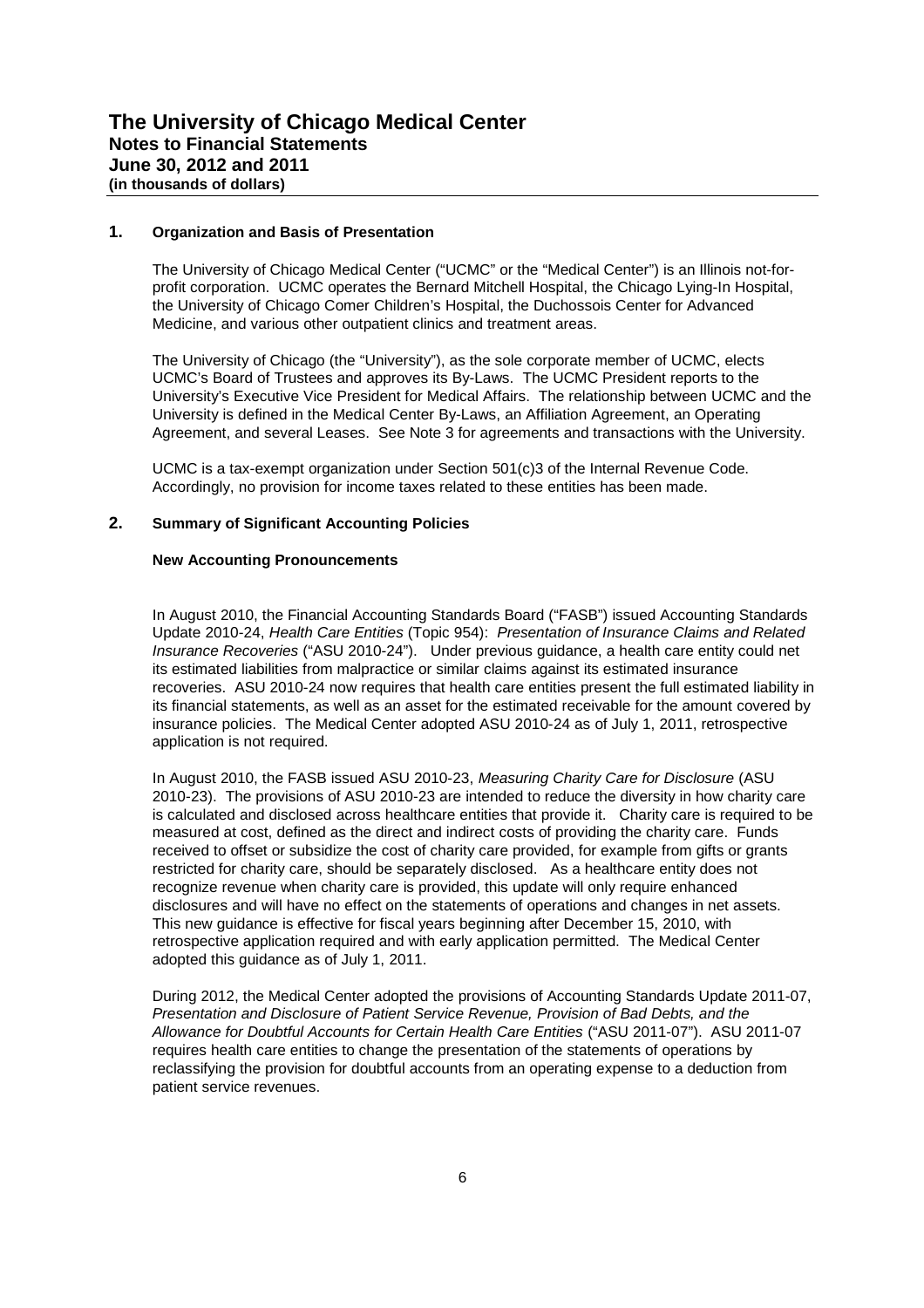In September 2011, the FASB issued guidance to expand the disclosures required for entities that participate in multiemployer pension and other postretirement benefit plans, but did not amend the accounting for multiemployer plans. The purpose of the expanded disclosures is to assist financial statement users in understanding the possible impact of an entity's participation in these plans on future cash flows. The amended guidance is effective for annual reporting periods ending after December 15, 2011 and accordingly, the Medical Center has adopted these expanded disclosure requirements as of July 1, 2011.

In January 2010, the Financial Accounting Standards Board ("FASB") issued amended fair value disclosure requirements. Under this amended guidance, entities are to separately disclose the amounts of significant transfers into and out of its financial assets or liabilities having a fair value hierarchy valuation of Level 1 and Level 2 along with the reasons for those transfers. The amended disclosure guidance also requires entities to separately present its financial assets or liabilities having a fair value hierarchy valuation based on unobservable inputs that reflect the reporting entity's own assumptions ("Level 3 hierarchy") in a reconciliation that includes: purchases, sales, issuances, and settlements on a gross basis. The Medical Center adopted this amended disclosure guidance as of June 30, 2011.

In May 2009, the FASB issued new guidance for not-for-profit entities regarding mergers and acquisitions. Under this guidance it establishes principles and requirements in determining whether a not-for-profit entity combination is a merger or acquisition, applies the carry-over method of accounting for mergers, applies the acquisition method of accounting for acquisitions, and requires enhanced disclosures about the merger or acquisition including identifying which of the combining entities is the acquirer. In addition, the guidance amended previous FASB guidance on goodwill and other intangible assets and the reporting of noncontrolling interests in consolidated financial statements that was previously only applicable to for-profit entities to be fully applicable to not-for-profit entities. The new standard impacted UCMC's financial statements as disclosed in Note 12, specifically related to goodwill, intangibles and amortization expense.

#### **Use of Estimates**

The preparation of financial statements in conformity with accounting principles generally accepted in the United States of America requires management to make estimates and assumptions that affect the reported amounts of assets and liabilities and disclosure of contingent assets and liabilities at the date of the financial statements and the reported amounts of revenues and expenses during the reporting period. Actual results could differ from those estimates. The most significant estimates are made in the areas of patient accounts receivable, accruals for settlements with third-party payors, malpractice liability, fair value of investments, goodwill, intangibles, and accrued compensation and benefits.

#### **Community Benefits**

UCMC's policy is to treat patients in immediate need of medical services without regard to their ability to pay for such services, including patients transferred from other hospitals under the provisions of the Emergency Medical Treatment and Active Labor Act (EMTALA). UCMC also accepts patients through the Perinatal and Pediatric Trauma Networks without regard to their ability to pay for services.

UCMC developed a Financial Assistance Policy (the "Policy") under which patients are offered discounts of up to 100% of charges on a sliding scale. The policy is based both on income as a percentage of the Federal Poverty Level guidelines and the charges for services rendered. The policy also contains provisions that are responsive to those patients subject to catastrophic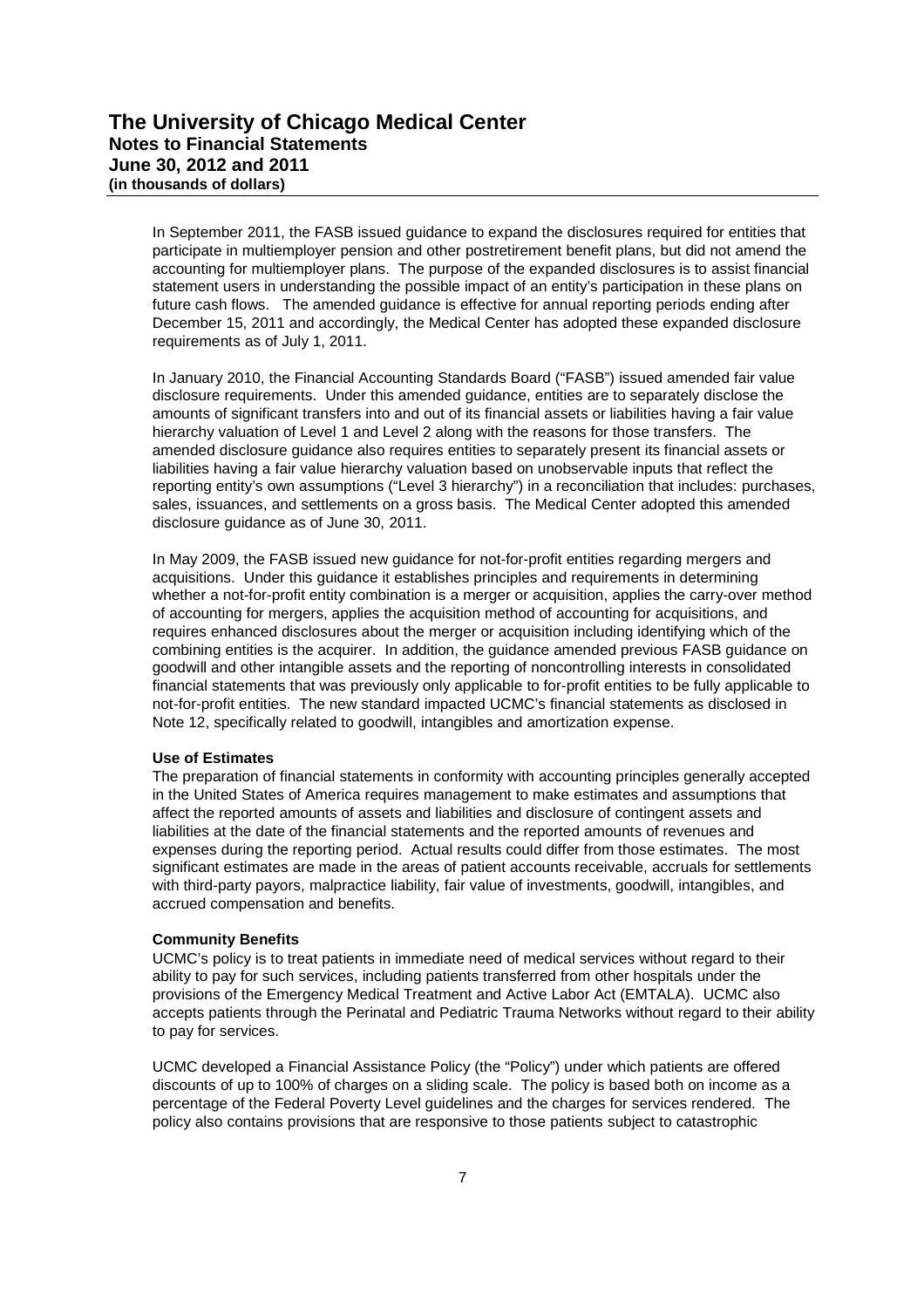healthcare expenses. Since UCMC does not pursue collection of these amounts, they are not reported as net patient service revenue. The cost of providing care under this policy, along with the unreimbursed cost of government sponsored indigent healthcare programs, unreimbursed cost to support education, clinical research and other community programs for the years ended June 30, 2012 and 2011, are reported in Note 4.

#### **Fair Value of Financial Instruments**

The fair value of financial instruments approximates the carrying amount reported in the combined balance sheets for cash and cash equivalents, patient accounts receivable, self-insurance receivable, accounts payable and long-term debt.

#### **Cash and Cash Equivalents**

Cash and cash equivalents represent money market and highly liquid debt instruments with an original maturity date of three months or less.

#### **Inventory**

UCMC values inventories at the lower of cost or market, using the first-in first-out method.

#### **Investments**

Investments are recorded at estimated fair value. If an investment is held directly by UCMC and an active market with quoted prices exists, the market price of an identical security is used as reported fair value. Reported fair values for shares in mutual funds are based on share prices reported by the funds as of the last business day of the fiscal year. Private equity, real assets, and absolute return (collectively "Alternative Investments"), are generally reported at the net asset value (NAV) reported by the fund managers, which is used as a practical expedient to estimate the fair value, unless it is probable that all or a portion of the investment will be sold for an amount different from NAV. As of June 30, 2012 and 2011, UCMC had no plans to sell any Alternative Investments at amounts different from NAV. All changes in the value of these investments are included in the excess (deficit) of revenues over expenses.

A significant portion of UCMC's investments are part of the University's Total Return Investment Pool (TRIP). UCMC accounts for its investments in TRIP based on its share of the underlying securities and records the investment activity as if UCMC owned the investments directly.

#### **Endowment Funds with Deficits**

From time to time, the fair value of assets associated with individual donor-restricted endowment funds may fall below the value of the initial and subsequent donor gift amounts (deficit). When donor endowment deficits exist, they are classified as a reduction of unrestricted net assets. As of June 30, 2012 and 2011, there were no endowments in a deficit position.

#### **Investments Limited as to Use**

Investments limited as to use primarily include assets held by trustees under debt and other agreements and designated assets set aside by the Board of Trustees for future capital improvements and other specific purposes, over which the Board retains control and may at their discretion subsequently use for other purposes.

#### **Derivative Instruments**

In August 2006, UCMC entered into a forward starting swap transaction against contemplated variable rate borrowing for a new hospital pavilion. This is a cash flow hedge against interest on the variable rate debt. The effective date of the swap was August 2011. In July 2011, UCMC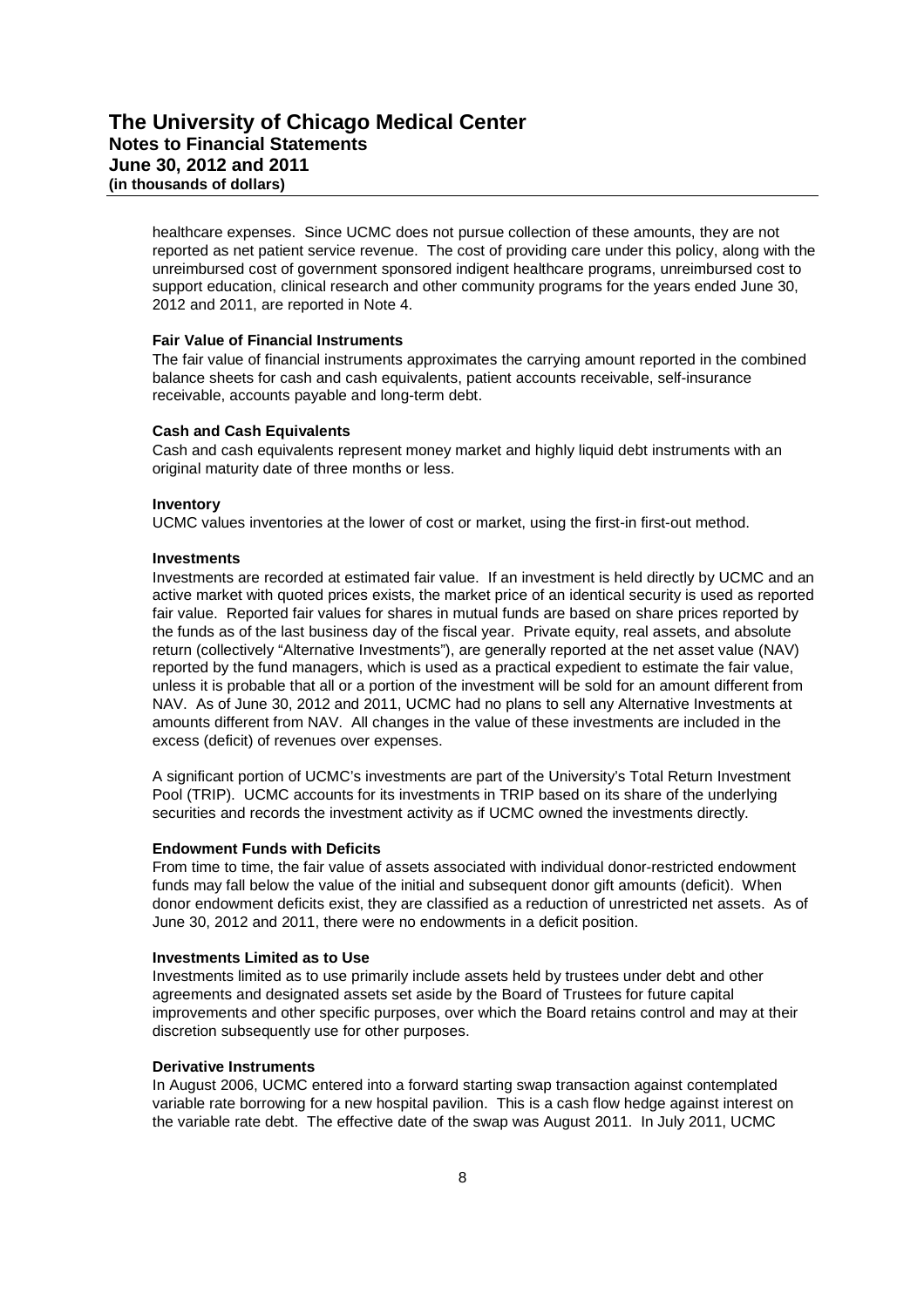novated the original swap agreement to divide the original notional amount in two equal parts between financial institutions. The fair value of the terminated portion of the hedge on the date of the novation was recorded in net assets in the amount of \$35,123 and will be amortized into interest expense over the life of the related debt. The new agreement entered into will be accounting for as a hedge going forward. The combined notional amount of this swaps are \$325,000 and the effective start date was August 2011. The swap values are based on the London Interbank Rate ("LIBOR"). Management determined that the interest rate swaps are effective, and has qualified for hedge accounting. Management has recognized a net recovery (loss) of ineffectiveness of \$(3,700) and \$7,800 in 2012 and 2011. This movement reflects the spread between tax exempt interest rates and LIBOR during the period. The effective portion of these swaps are included in other changes in unrestricted net assets. The interest rate swaps terminate on February 1, 2044.

UCMC is required to provide collateral on one of the interest rate swap agreements when the liability of that swap exceeds \$50,000. At June 30, 2012 approximately \$26,400 was held as collateral and classified as current portion of investments limited to use.

Cash settlement payments related to the swaps for 2012 were \$10,900, which began in fiscal year 2012, are being recorded to net assets since the new hospital pavilion continues to be classified as construction in progress. These payments will be accumulated in net assets during the construction period and will be amortized over the life of the building as depreciation expense when the asset is placed into service.

#### **Property, Plant and Equipment**

Property, plant and equipment are reported on the basis of cost less accumulated depreciation and amortization. Donated items are recorded at fair market value at the date of contribution. The carrying value of property, plant and equipment is reviewed if the facts and circumstances suggest that it may be impaired. Depreciation of property, plant and equipment is calculated by use of the straight-line method at rates intended to depreciate the cost of assets over their estimated useful lives, which generally range from three to forty years. Interest costs incurred on borrowed funds during the period of construction of capital assets, net of any interest earned, are capitalized as a component of the cost of acquiring those assets.

#### **Asset Retirement Obligation**

UCMC recognizes a liability for the fair value of a legal obligation to perform asset retirement activities that are conditional on a future event if the amount can be reasonably estimated. Upon recognition of a liability, the asset retirement cost is recorded as an increase in the carrying value of the related long-lived asset and then depreciated over the life of the asset. The UCMC asset retirement obligations arise primarily from regulations that specify how to dispose of asbestos if facilities are demolished or undergo major renovations or repairs. UCMC's obligation to remove asbestos was estimated using site-specific surveys where available and a per square foot estimate where surveys were unavailable.

#### **Pledges Receivable**

Pledges are recorded at fair value. Estimated future cash flows due after one year are discounted using interest rates commensurate with estimated collection risks.

#### **Other Assets**

Other assets include deferred financing costs, which are amortized over the term of the related obligations.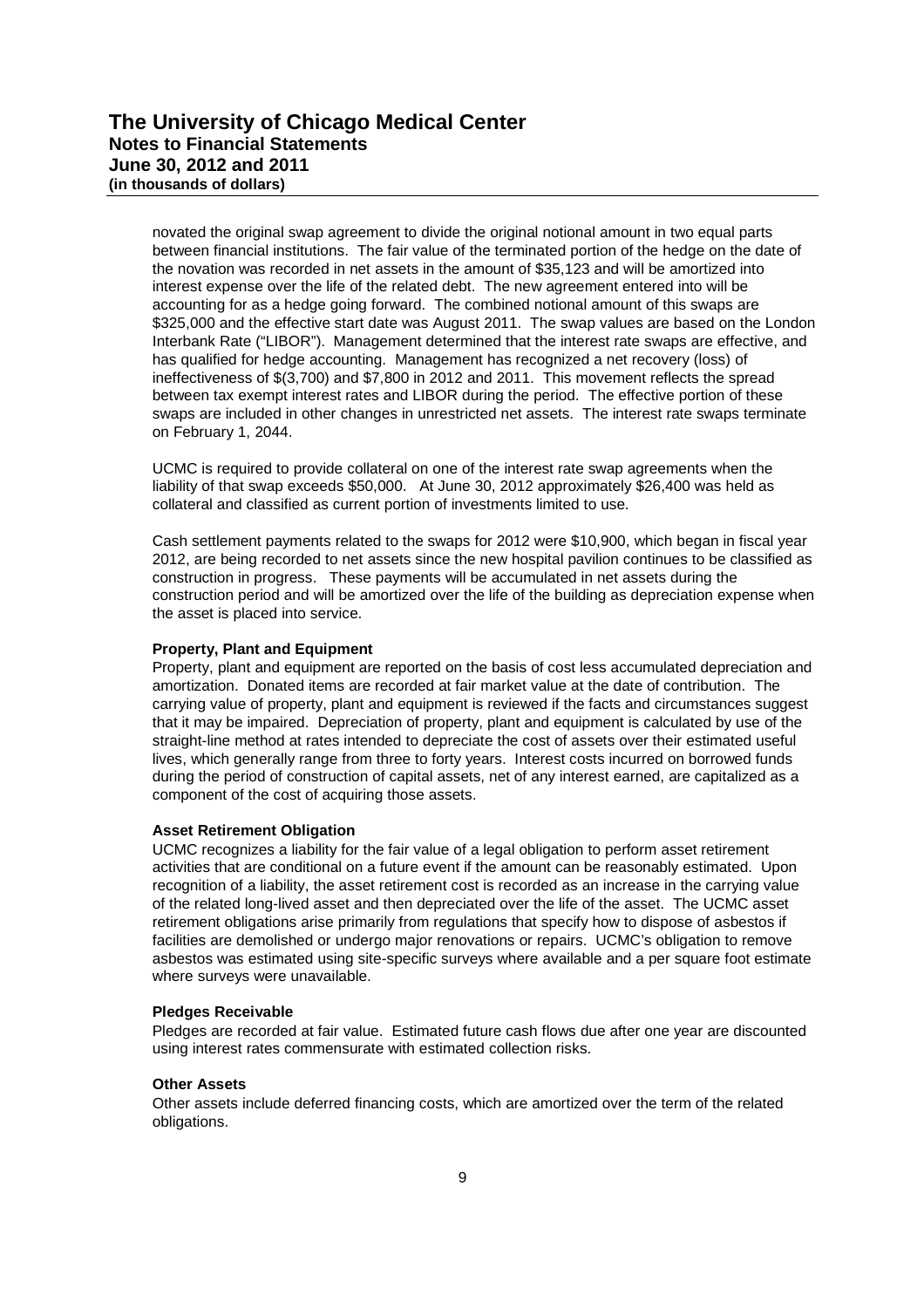#### **Net Assets**

Permanently restricted net assets include the historical dollar amounts of gifts that are required by donors to be permanently retained. Temporarily restricted net assets include gifts, which can be expended but for which restrictions have not yet been met. Such restrictions include purpose restrictions where donors have specified the purpose for which the net assets are to be spent, or time restrictions imposed by donors or implied by the nature of the gift (such as pledges to be paid in the future) or by interpretations of law. Unrestricted net assets include all the remaining net assets of UCMC. See Note 15 for further information on the composition of restricted net assets.

Realized gains and losses are classified as changes in unrestricted net assets unless they are restricted by the donor or law.

#### **Gifts and Grants**

Unconditional promises to give assets other than cash to UCMC are reported at fair value at the date the promise is received. Conditional promises to give are recognized when the conditions are substantially met. The gifts are reported as either temporarily or permanently restricted support if they are received with donor stipulations that limit the use of the donated assets. Donor-restricted contributions whose restrictions are met within the same year received are reported as unrestricted gifts in the accompanying financial statements.

Gifts of cash or other assets that must be used to acquire long-lived assets are reported as additions to temporarily restricted net assets until the assets are placed into service.

#### **Statement of Operations**

All activities of UCMC deemed by management to be ongoing, major and central to the provision of healthcare services are reported as operating revenues and expenses. Activities deemed to be nonoperating include certain investment income (including realized gains and losses).

UCMC recognizes changes in accounting estimates related to third-party payor settlements as more experience is acquired. Adjustments to prior year estimates for these items resulted in an increase in net patient service revenues of \$6,000 in 2012 and \$15,000 in 2011.

In addition, UCMC recognized a gain of \$5,500 in 2012 as a result of a favorable settlement with Medicare relating to the rural floor budget neutrality adjustment for fiscal years 1999 through 2011. UCMC recognized a gain of \$21,000 in 2012 relating to the flow through of the 1996 IME and GME FTE caps for years 2006 through 2011.

The statement of operations includes excess (deficit) of revenues over expenses. Changes in unrestricted net assets that are excluded from excess (deficit) of revenues over expenses include transfers to the University, contributions of long-lived assets released from restrictions (including assets acquired using contributions which by donor restriction were to be used for acquisition of UCMC assets), the effective portion of changes in the valuation of the interest rate swap, and pension benefit liabilities.

#### **Net Patient Service Revenue, Accounts Receivable and Allowance for Doubtful Accounts**

UCMC maintains agreements with the Social Security Administration under the Medicare Program, Blue Cross and Blue Shield of Illinois, Inc. (Blue Cross), and the State of Illinois under the Medicaid Program and various managed care payors that govern payment to UCMC for services rendered to patients covered by these agreements. The agreements generally provide for per case or per diem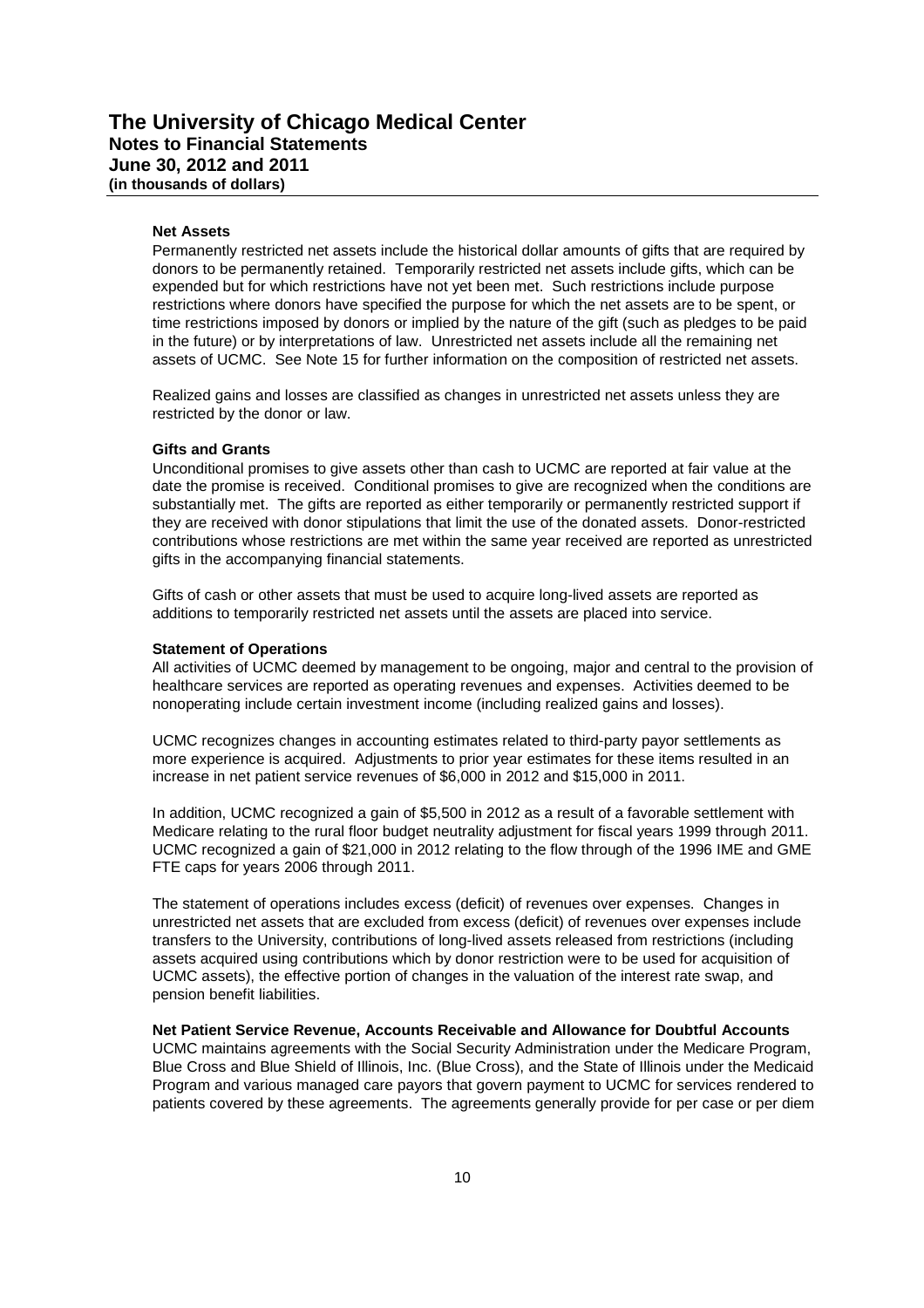rates or payments based on allowable costs, subject to certain limitations, for inpatient care and discounted charges or fee schedules for outpatient care.

Net patient service revenue is reported at estimated net realizable amounts from patients, thirdparty payors, and others for services rendered and include estimated retroactive revenue adjustments due to future audits, reviews, and investigations. Retroactive adjustments are considered in the recognition of revenue on an estimated basis in the period the related services are rendered, and UCMC estimates are adjusted in future periods as adjustments become known or as years are no longer subject to UCMC audits, reviews and investigations. Contracts, laws and regulations governing Medicare, Medicaid, and Blue Cross are complex and subject to interpretation. As a result, there is at least a reasonable possibility that recorded estimates will change by a material amount in the near term. A portion of the accrual for settlements with thirdparty payors has been classified as long-term because UCMC estimates they will not be paid within one year.

The process for estimating the ultimate collectability of receivables involves significant assumptions and judgment. UCMC has implemented a standardized approach to this estimation based on the payor classification and age of outstanding receivables. Account balances are written off against the allowance when management feels it is probable the receivable will not be recovered. The use of historical collection experience is an integral part of the estimation of the reserve for doubtful accounts. Revisions in the reserve for doubtful accounts are recorded as adjustments to the provision for doubtful accounts.

#### **Hospital Assessment Program/Medicaid Provider Tax**

In December 2008, the State of Illinois, after receiving approval by the federal government, implemented a hospital assessment program. The program assessed hospitals a provider tax based on occupied bed days and provided increases in hospitals' Medicaid payments. The program results in a net increase of \$30,300 in income from operations, which represents \$57,000 in additional Medicaid payments offset by \$26,700 in Medicaid provider tax for 2012 and 2011.

#### **Reclassifications**

The provision for doubtful accounts was reclassified on the statements of operations related to the adoption of ASU 2011-07 for 2012 and 2011 presentation.

#### **Subsequent Events**

UCMC has performed an evaluation of subsequent events through October 10, 2012, which is that date the financial statements were issued.

#### **3. Agreements and Transactions with the University**

The Affiliation Agreement with the University provides, among other things, that all members of the medical staff will have academic appointments in the University. The Affiliation Agreement has an initial term of 40 years ending October 1, 2026 unless sooner terminated by mutual consent or as a result of a continuing breach of a material obligation therein or in the Operating Agreement. The Affiliation Agreement automatically renews for additional successive 10-year terms following expiration of the initial term, unless either party provides the other with at least two years' prior written notice of its election not to renew.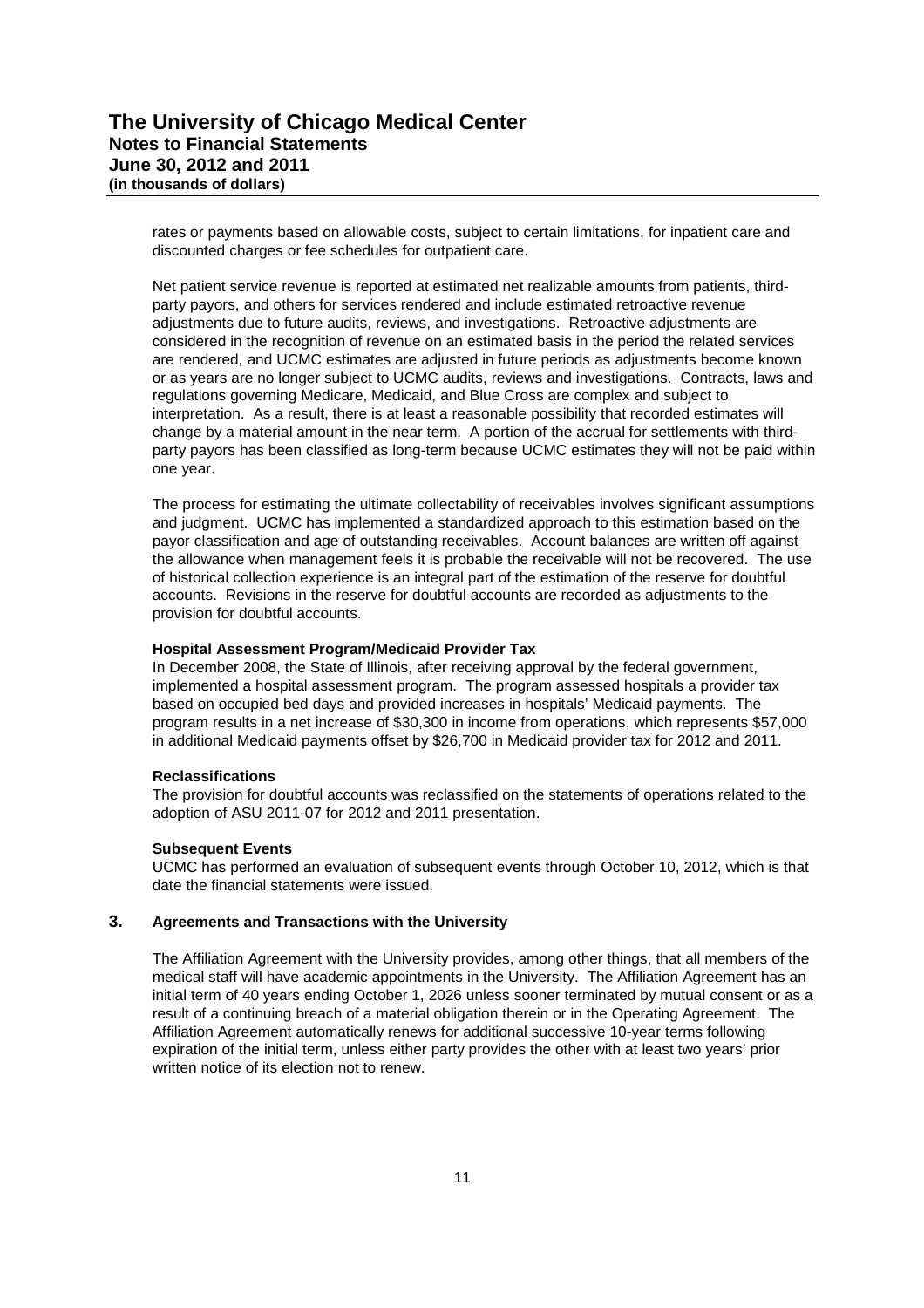The Operating Agreement, as amended, provides, among other things, that the University gives UCMC the right to use and operate certain facilities. The Operating Agreement is coterminous with the Affiliation Agreement.

The Lease Agreements provide, among other things, that UCMC will lease from the University certain of the health care facilities and land that UCMC operates and occupies. The Lease Agreements are coterminous with the Affiliation Agreement.

UCMC purchases various services from the University, including certain employee benefits, utilities, security, telecommunications and insurance. In addition, certain UCMC accounting records are maintained by the University. During the years ended June 30, 2012 and 2011, the University charged UCMC approximately \$22,500 and \$21,700, respectively, for utilities, security, telecommunications, insurance and overhead.

The University's Division of Biological Sciences ("BSD") provides physician services to UCMC. In 2012 and 2011, UCMC recorded approximately \$185,000 and \$166,900, respectively, in expense related to these services.

UCMC's Board of Trustees adopted a plan of support under which it would provide annual net asset transfers to the University for support of academic programs in biology and medicine. All commitments under this plan are subject to the approval of UCMC's Board of Trustees and do not represent legally binding commitments until that approval. Unpaid portions of commitments approved by the UCMC Board of Trustees are reflected as current liabilities. UCMC recorded net asset transfers of \$63,000 in 2012 and \$23,000 in 2011 for this support.

#### **4. Community Benefits**

The unreimbursed cost of providing care under the Financial Assistance Policy, along with the unreimbursed cost of government sponsored indigent healthcare programs, unreimbursed cost to support education, clinical research and other community programs for the years ended June 30, 2012 and 2011, are as follows:

|                                                             |               | <b>Years Ended June 30,</b><br>2011<br>40,223<br>\$<br>38,520<br>11,431<br>90,174<br>11,995<br>20,310<br>122,479 |         |  |
|-------------------------------------------------------------|---------------|------------------------------------------------------------------------------------------------------------------|---------|--|
|                                                             | 2012          |                                                                                                                  |         |  |
| Uncompensated care:                                         |               |                                                                                                                  |         |  |
| Medicaid sponsored indigent healthcare                      | \$            |                                                                                                                  | 33,754  |  |
| Medicare sponsored indigent healthcare - Cost Report        |               |                                                                                                                  | 39,707  |  |
| Medicare sponsored indigent healthcare - Physician Services |               |                                                                                                                  | 7,683   |  |
| Total uncompensated care                                    |               |                                                                                                                  | 81,144  |  |
| Provision for doubtful accounts                             |               |                                                                                                                  | 12,565  |  |
| Charity care                                                |               |                                                                                                                  | 17,142  |  |
|                                                             |               |                                                                                                                  | 110.851 |  |
| Unreimbursed education and research:                        |               |                                                                                                                  |         |  |
| Education                                                   | 81,735        |                                                                                                                  | 70,478  |  |
| Research                                                    | 48,000        |                                                                                                                  | 23,000  |  |
| Total unreimbursed education and research                   | 129,735       |                                                                                                                  | 93,478  |  |
| Total community benefits                                    | \$<br>252,214 | \$                                                                                                               | 204.329 |  |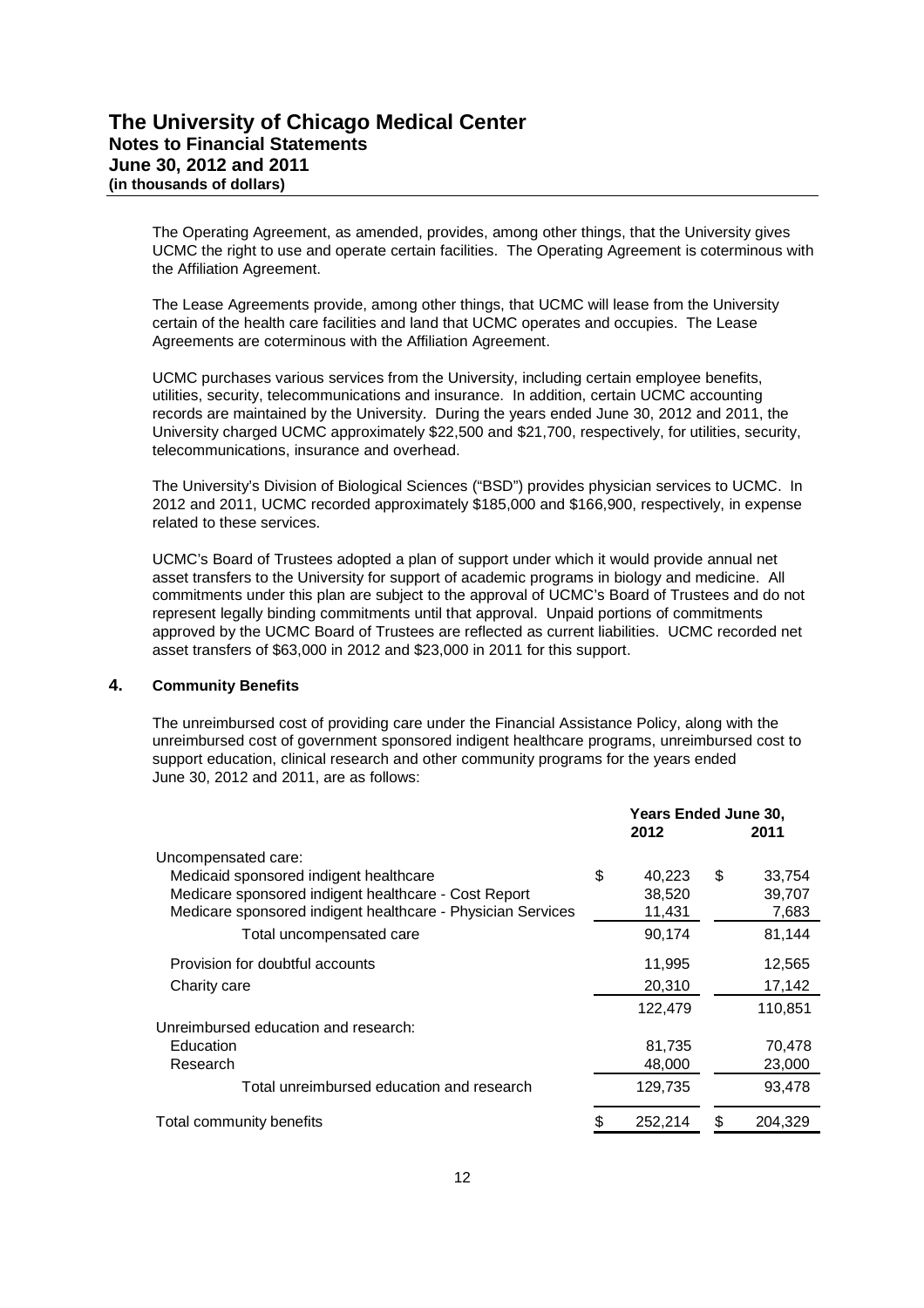The Medical Center determines the costs associated with providing charity care by aggregating the applicable direct and indirect costs, including salaries, wages, and benefits, supplies, and other operating expenses, based on data from its costing system to determine a cost-to-charge ratio. The cost to charge ratio is applied to the charity care charge to calculate the charity care amount reported above.

#### **5. Investments Limited as to Use**

The composition of investments limited as to use is as follows at June 30:

|                                    | <b>Endowments</b>                    |         |     |             |    |        |    |         |    |             |  |
|------------------------------------|--------------------------------------|---------|-----|-------------|----|--------|----|---------|----|-------------|--|
|                                    | <b>Separately</b><br><b>Invested</b> |         |     |             |    |        |    |         |    |             |  |
|                                    |                                      |         |     | <b>TRIP</b> |    | Other  |    | Total   |    | 2011        |  |
| Investments carried at fair value: |                                      |         |     |             |    |        |    |         |    |             |  |
| Cash Equivalents                   | \$                                   | 6,126   | \$  | 8.538       | \$ | 759    | \$ | 15,423  | \$ | 22,926      |  |
| <b>Global Public Equities</b>      |                                      | 148,778 |     | 86,666      |    |        |    | 235,444 |    | 248,861     |  |
| <b>Private Debt</b>                |                                      |         |     | 22,848      |    |        |    | 22,848  |    | 23,717      |  |
| <b>Private Equity</b>              |                                      |         |     |             |    |        |    |         |    |             |  |
| U.S. Venture Capital               |                                      | 5,804   |     | 28,114      |    |        |    | 33,918  |    | 35,108      |  |
| U.S. Corporate Finance             |                                      |         |     | 33,196      |    |        |    | 33,196  |    | 31,918      |  |
| International                      |                                      | 429     |     | 39,804      |    |        |    | 40,233  |    | 41,370      |  |
| <b>Real Assets</b>                 |                                      |         |     |             |    |        |    |         |    |             |  |
| <b>Real Estate</b>                 |                                      |         |     | 57,296      |    |        |    | 57,296  |    | 48,317      |  |
| <b>Natural Resources</b>           |                                      |         |     | 59,953      |    |        |    | 59,953  |    | 55,127      |  |
| Absolute Return                    |                                      |         |     |             |    |        |    |         |    |             |  |
| <b>Equity Oriented</b>             |                                      |         |     | 28,983      |    |        |    | 28,983  |    | 24,281      |  |
| Global Macro/Relative Value        |                                      |         |     | 40,235      |    |        |    | 40,235  |    | 13,875      |  |
| Multi-Strategy                     |                                      |         |     | 50,350      |    |        |    | 50,350  |    | 51,829      |  |
| Credit-Oriented                    |                                      |         |     | 11,214      |    |        |    | 11,214  |    | 7,180       |  |
| Volatility-Oriented                |                                      |         |     | 9,975       |    |        |    | 9,975   |    |             |  |
| Fixed Income                       |                                      |         |     |             |    |        |    |         |    |             |  |
| U.S. Treasuries, including TIPS    |                                      | 84.749  |     | 64,916      |    |        |    | 149,665 |    | 151,341     |  |
| Other Fixed Income                 |                                      | 50,977  |     | 30,505      |    |        |    | 81,482  |    | 129,371     |  |
| <b>Funds in Trust</b>              |                                      |         |     |             |    | 54,223 |    | 54,223  |    | 150,000     |  |
| Total Investments                  | S                                    | 296,863 | \$. | 572,593     | S  | 54,982 | S  | 924,438 |    | \$1,035,221 |  |

Investments classified as other consist of construction and debt proceeds to pay interest, donor restricted, worker's compensation, self-insurance, and trustee-held funds. Investments are presented in the financials statements as follows:

|                                                                                                   |     | 2012              |      | 2011             |
|---------------------------------------------------------------------------------------------------|-----|-------------------|------|------------------|
| Current portion of investments limited to use<br>Investments limited to use, less current portion | \$. | 27.033<br>897,405 | - SS | 151<br>1,035,070 |
| Total investments limited to use                                                                  |     | 924.438           | - SS | 1.035.221        |

The composition of net investment income is as follows for the years ended June 30: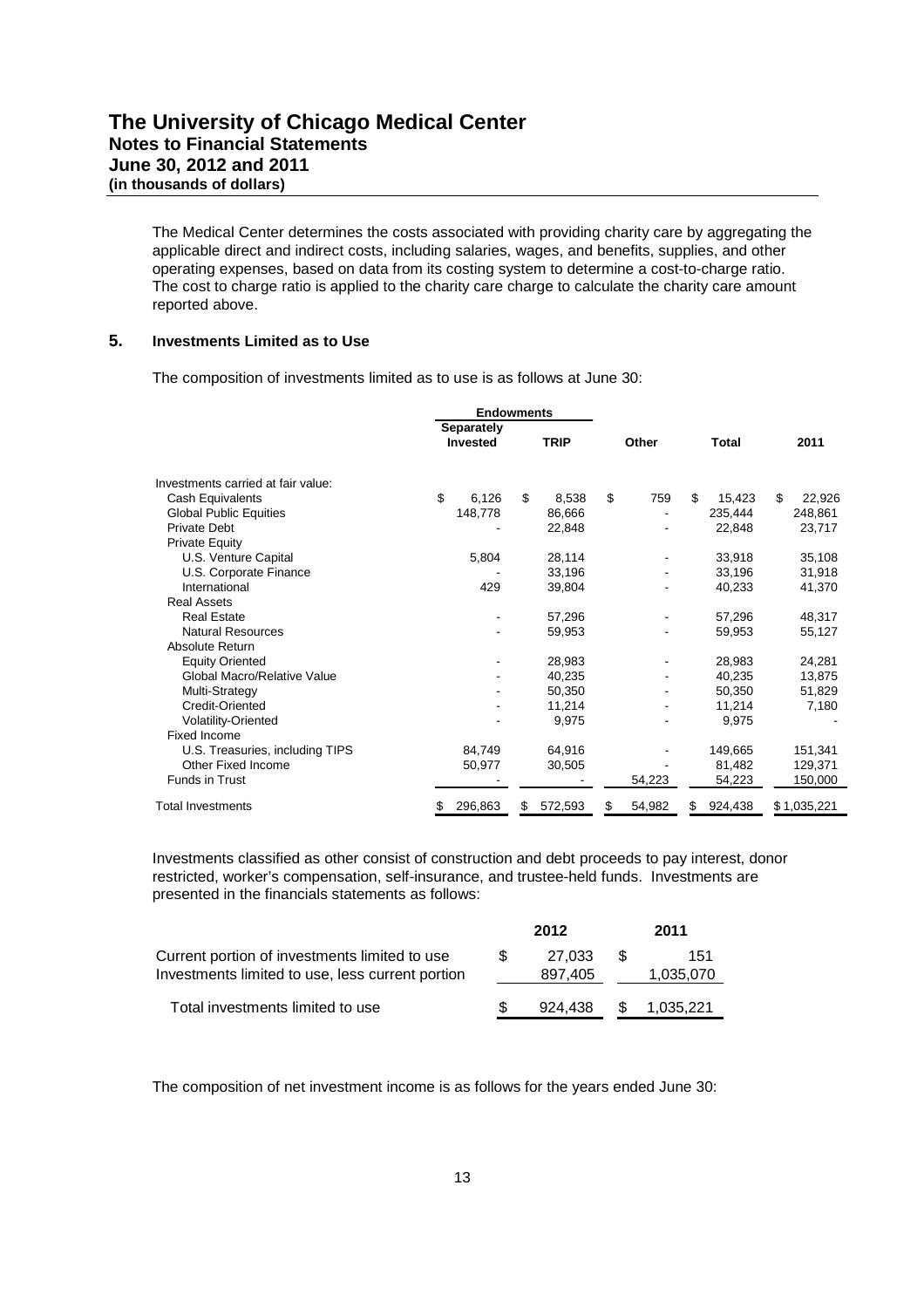|                                                                                                                       | 2012 |                              |    | 2011                       |
|-----------------------------------------------------------------------------------------------------------------------|------|------------------------------|----|----------------------------|
| Interest and dividend income, net<br>Realized gains on sales of securities<br>Unrealized gains (losses) on securities | \$.  | 14.831<br>23.970<br>(13.944) | £. | 12,808<br>31.544<br>80,821 |
|                                                                                                                       | S    | 24.857                       |    | 125.173                    |

Outside of TRIP, UCMC also invests in private equity limited partnerships. As of June 30, 2012, UCMC has commitments of \$35,900 to fund private equity limited partnerships, approximately \$34,200 of which have been funded.

#### **Fair Value of Financial Instruments**

Under the provisions of the Financial Accounting Standards Board (FASB) official pronouncements on Fair Value Measurements for financial instruments fair value is defined and a framework is established for measuring fair value that includes a hierarchy that categorizes and prioritizes the sources used to measure and disclose fair value. Financial instruments categorization within the valuation hierarchy is based upon the lowest level of input that is significant to the fair value measurement.

Fair value is defined as the price that would be received upon selling an asset in an orderly transaction between market participants.

The hierarchy is broken down into three levels based on inputs that market participants would use in valuing the financial instruments based on market data obtained from sources independent of UCMC. Inputs refer broadly to the assumptions that market participants would use in pricing the asset, including assumptions about risk. Inputs may be observable or unobservable. Observable inputs are inputs that reflect the assumptions market participants would use in pricing the asset developed based on market data obtained from sources independent of the reporting entity. Unobservable inputs are inputs that reflect the reporting entity's own assumptions about the assumptions market participants would use in pricing the asset developed based on the best information available. The three-tier hierarchy of inputs is summarized in the three broad levels as follows:

- Level 1 Quoted prices in active markets for identical assets or liabilities.
- Level 2 Quoted prices for similar assets or liabilities in active markets, quoted prices for identical or similar assets or liabilities in markets that are not active; or other inputs other than quoted prices that are observable including model based valuation techniques.
- Level 3 Valuation techniques that use significant inputs that are unobservable because they trade infrequently or not at all.

To coincide with the FASB Fair Value Measurements pronouncement, UCMC also follows the FASB update for Investments in Certain Entities That Calculate Net Asset Value Per Share (or Its Equivalent) which permits, as a practical expedient, UCMC to measure the fair value of an asset that is within the scope of the update on the basis of the net asset value per share of the asset or its equivalent determined as of UCMC's fiscal year end. Under this approach, certain attributes of the asset such as restrictions on redemption and transaction prices from principal-to-principal or brokered transactions are not considered in measuring the fair value of an investment. The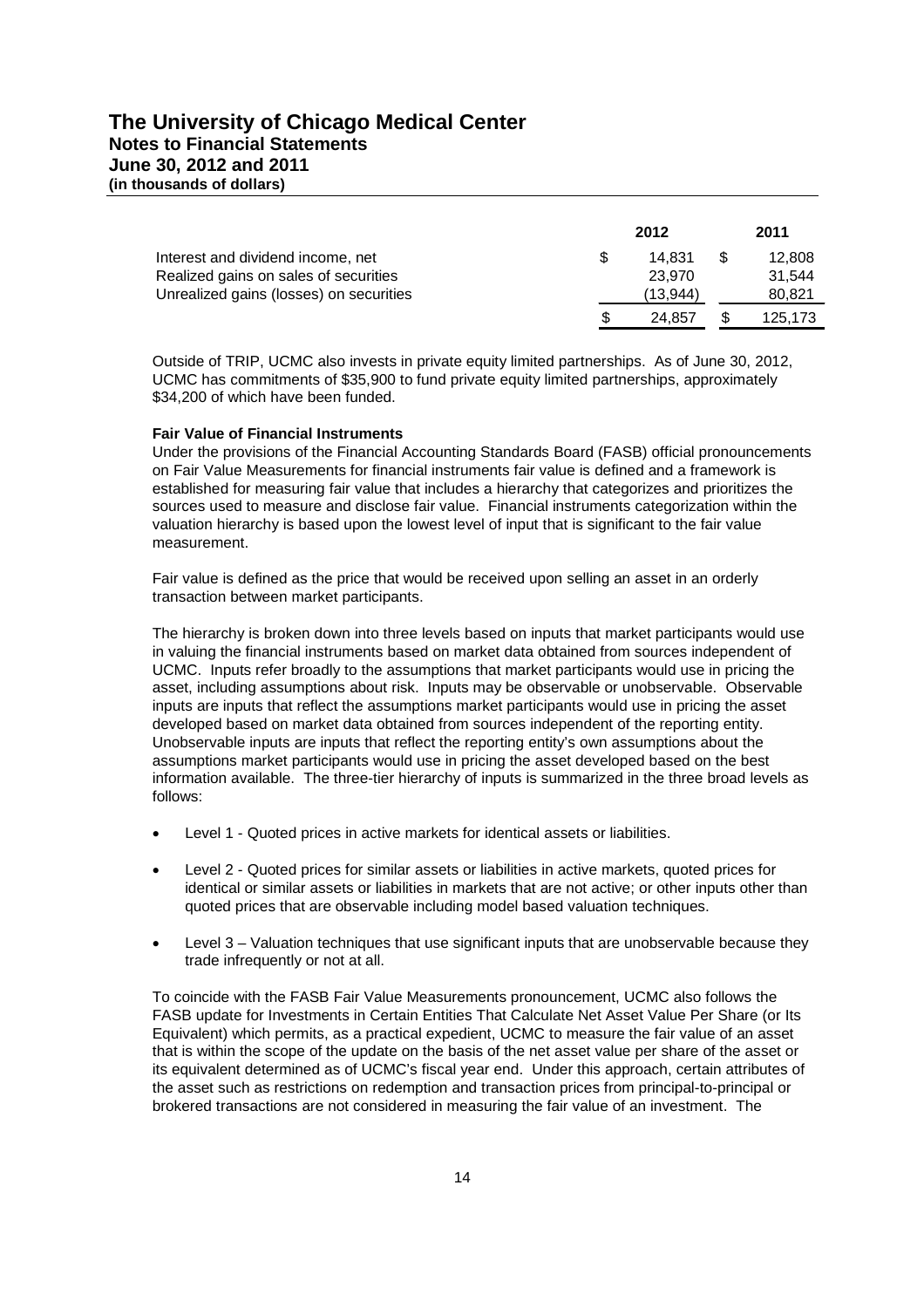following is a summary of the inputs used as of June 30, 2012 and 2011 in valuing the assets and liabilities carried at fair value:

|                                                                                                                                                                                                                                                                                                                                                                                                                                                                                                                      | Quoted<br><b>Prices in</b><br><b>Active</b><br><b>Markets</b><br>(Level 1) | Significant<br>Other<br>Observable<br><b>Inputs</b><br>(Level 2) |                                             | <b>Significant</b><br>Unobservable<br><b>Inputs</b><br>(Level 3)                                           | 2012<br><b>Total</b><br><b>Fair Value</b>                                                                                                                     |
|----------------------------------------------------------------------------------------------------------------------------------------------------------------------------------------------------------------------------------------------------------------------------------------------------------------------------------------------------------------------------------------------------------------------------------------------------------------------------------------------------------------------|----------------------------------------------------------------------------|------------------------------------------------------------------|---------------------------------------------|------------------------------------------------------------------------------------------------------------|---------------------------------------------------------------------------------------------------------------------------------------------------------------|
| Assets                                                                                                                                                                                                                                                                                                                                                                                                                                                                                                               |                                                                            |                                                                  |                                             |                                                                                                            |                                                                                                                                                               |
| Cash & Short-term investments (including cash &<br>cash equivalents)                                                                                                                                                                                                                                                                                                                                                                                                                                                 | \$                                                                         | \$                                                               |                                             | \$                                                                                                         | \$                                                                                                                                                            |
| Investments:<br>Cash Equivalents<br><b>Global Public Equities</b><br><b>Private Debt</b><br><b>Private Equity</b><br>U.S. Venture Capital<br>U.S. Corporate Finance<br>International<br><b>Real Assets</b><br><b>Real Estate</b><br><b>Natural Resources</b><br>Absolute Return<br><b>Equity Oriented</b><br>Global Macro/Relative Value<br>Multi-Strategy<br><b>Credit-Oriented</b><br>Volatility-Oriented<br><b>Fixed Income</b><br>U.S. Treasuries, including TIPS<br>Other Fixed Income<br><b>Funds in Trust</b> | 15,422<br>125,953<br>5,728<br>5,764<br>74,878<br>81,482<br>54,223          |                                                                  | 72,801<br>5,448<br>5,538<br>9,975<br>74,787 | 36,691<br>22,848<br>33,918<br>33,196<br>40,232<br>57,296<br>59,953<br>17,808<br>28,933<br>50,350<br>11,214 | 15,422<br>235,445<br>22,848<br>33,918<br>33,196<br>40,232<br>57,296<br>59,953<br>28,984<br>40,235<br>50,350<br>11,214<br>9,975<br>149,665<br>81,482<br>54,223 |
| Total investments                                                                                                                                                                                                                                                                                                                                                                                                                                                                                                    | 363,450                                                                    |                                                                  | 168,549                                     | 392,439                                                                                                    | 924,438                                                                                                                                                       |
| Other assets                                                                                                                                                                                                                                                                                                                                                                                                                                                                                                         | \$<br>41,580                                                               | \$                                                               |                                             |                                                                                                            | 41,580                                                                                                                                                        |
| Total assets at fair value                                                                                                                                                                                                                                                                                                                                                                                                                                                                                           | \$<br>405,030                                                              | \$                                                               | 168,549                                     | \$<br>392,439                                                                                              | \$<br>966,018                                                                                                                                                 |
| Liabilities                                                                                                                                                                                                                                                                                                                                                                                                                                                                                                          |                                                                            |                                                                  |                                             |                                                                                                            |                                                                                                                                                               |
| Interest rate swap payable                                                                                                                                                                                                                                                                                                                                                                                                                                                                                           | \$                                                                         | \$                                                               | 135,872                                     | \$                                                                                                         | 135,872                                                                                                                                                       |
| Total liabilities at fair value                                                                                                                                                                                                                                                                                                                                                                                                                                                                                      | \$                                                                         | \$                                                               | 135,872                                     | \$<br>$\blacksquare$                                                                                       | \$<br>135,872                                                                                                                                                 |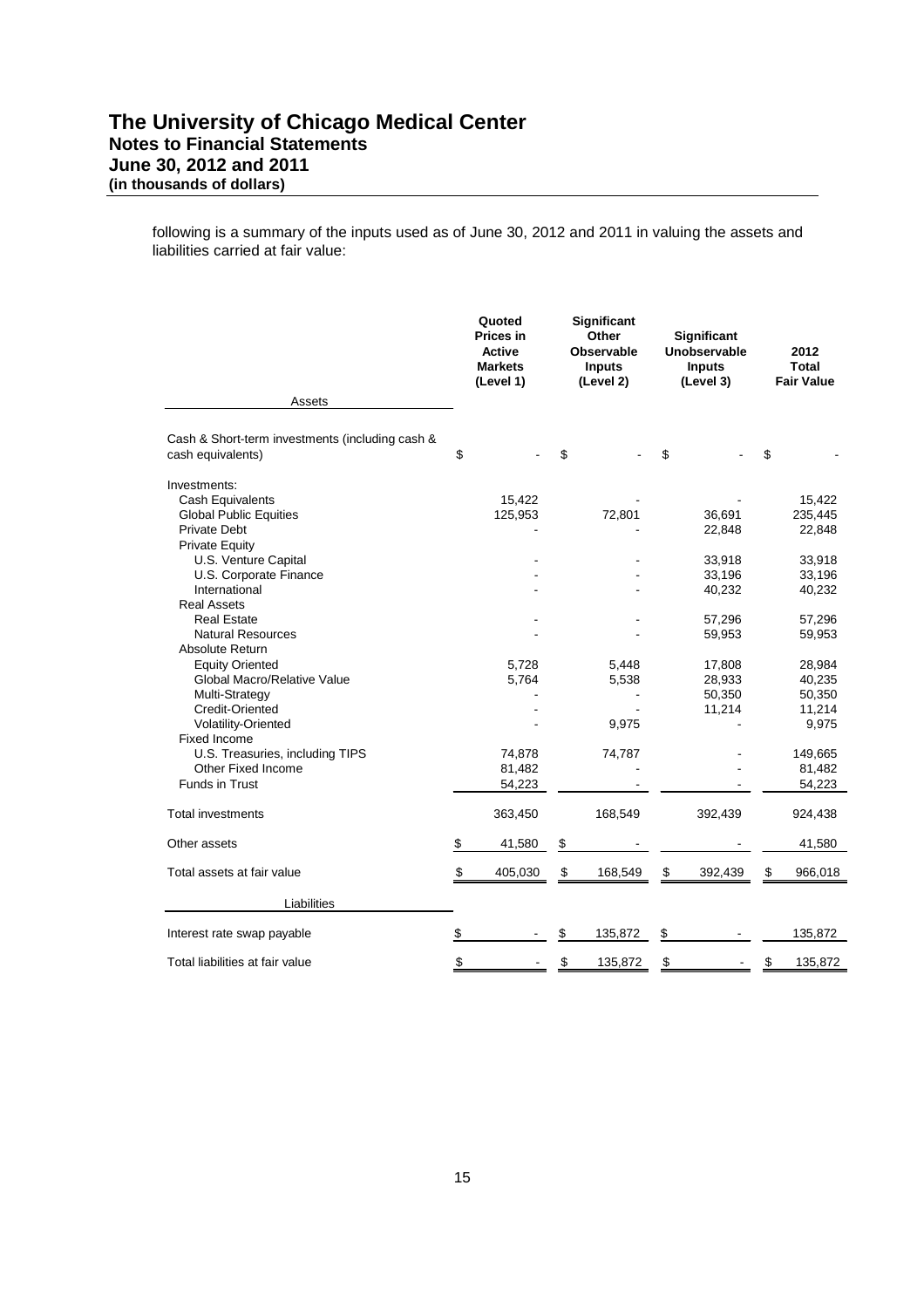# **The University of Chicago Medical Center Notes to Financial Statements June 30, 2012 and 2011 (in thousands of dollars)**

|                                                                                                                   |               | Quoted<br>Prices in<br><b>Active</b><br><b>Markets</b><br>(Level 1) | <b>Significant</b><br>Other<br><b>Observable</b><br><b>Inputs</b><br>(Level 2) |                |               | <b>Significant</b><br>Unobservable<br><b>Inputs</b><br>(Level 3) | 2011<br><b>Total</b><br><b>Fair Value</b> |
|-------------------------------------------------------------------------------------------------------------------|---------------|---------------------------------------------------------------------|--------------------------------------------------------------------------------|----------------|---------------|------------------------------------------------------------------|-------------------------------------------|
| Assets                                                                                                            |               |                                                                     |                                                                                |                |               |                                                                  |                                           |
| Cash & Short-term investments (including cash &<br>cash equivalents)                                              | \$            | 86,094                                                              | \$                                                                             |                | \$            |                                                                  | \$<br>86,094                              |
| Investments:<br>Cash Equivalents<br><b>Global Public Equities</b><br><b>Private Debt</b><br><b>Private Equity</b> |               | 22,926<br>132,586                                                   |                                                                                | 80,143         |               | 36,132<br>23,717                                                 | 22,926<br>248,861<br>23,717               |
| U.S. Venture Capital<br>U.S. Corporate Finance<br>International<br><b>Real Assets</b>                             |               |                                                                     |                                                                                |                |               | 35,108<br>31,918<br>41,370                                       | 35,108<br>31,918<br>41,370                |
| <b>Real Estate</b><br><b>Natural Resources</b><br>Absolute Return                                                 |               |                                                                     |                                                                                |                |               | 48,317<br>55,127                                                 | 48,317<br>55,127                          |
| <b>Equity Oriented</b><br>Global Macro/Relative Value<br>Multi-Strategy<br><b>Credit-Oriented</b><br>Fixed Income |               | 4,084                                                               |                                                                                | 2,829<br>4,349 |               | 17,368<br>9,526<br>51,829<br>7,180                               | 24,281<br>13,875<br>51,829<br>7,180       |
| U.S. Treasuries, including TIPS<br>Other Fixed Income<br>Funds in Trust                                           |               | 54,864<br>113,376<br>150,000                                        |                                                                                | 96,477         |               | 15,995                                                           | 151,341<br>129,371<br>150,000             |
| <b>Total investments</b>                                                                                          |               | 477,836                                                             |                                                                                | 183,798        |               | 373,587                                                          | 1,035,221                                 |
| Other assets                                                                                                      | \$            | 15,464                                                              | \$                                                                             |                |               |                                                                  | 15,464                                    |
| Total assets at fair value                                                                                        | \$            | 579,394                                                             | \$                                                                             | 183,798        | \$            | 373,587                                                          | \$<br>1,136,779                           |
| Liabilities                                                                                                       |               |                                                                     |                                                                                |                |               |                                                                  |                                           |
| Interest rate swap payable                                                                                        | \$            |                                                                     | \$                                                                             | 58,064         | \$            |                                                                  | 58,064                                    |
| Total liabilities at fair value                                                                                   | $\frac{3}{2}$ |                                                                     | \$                                                                             | 58,064         | $\frac{3}{2}$ |                                                                  | \$<br>58,064                              |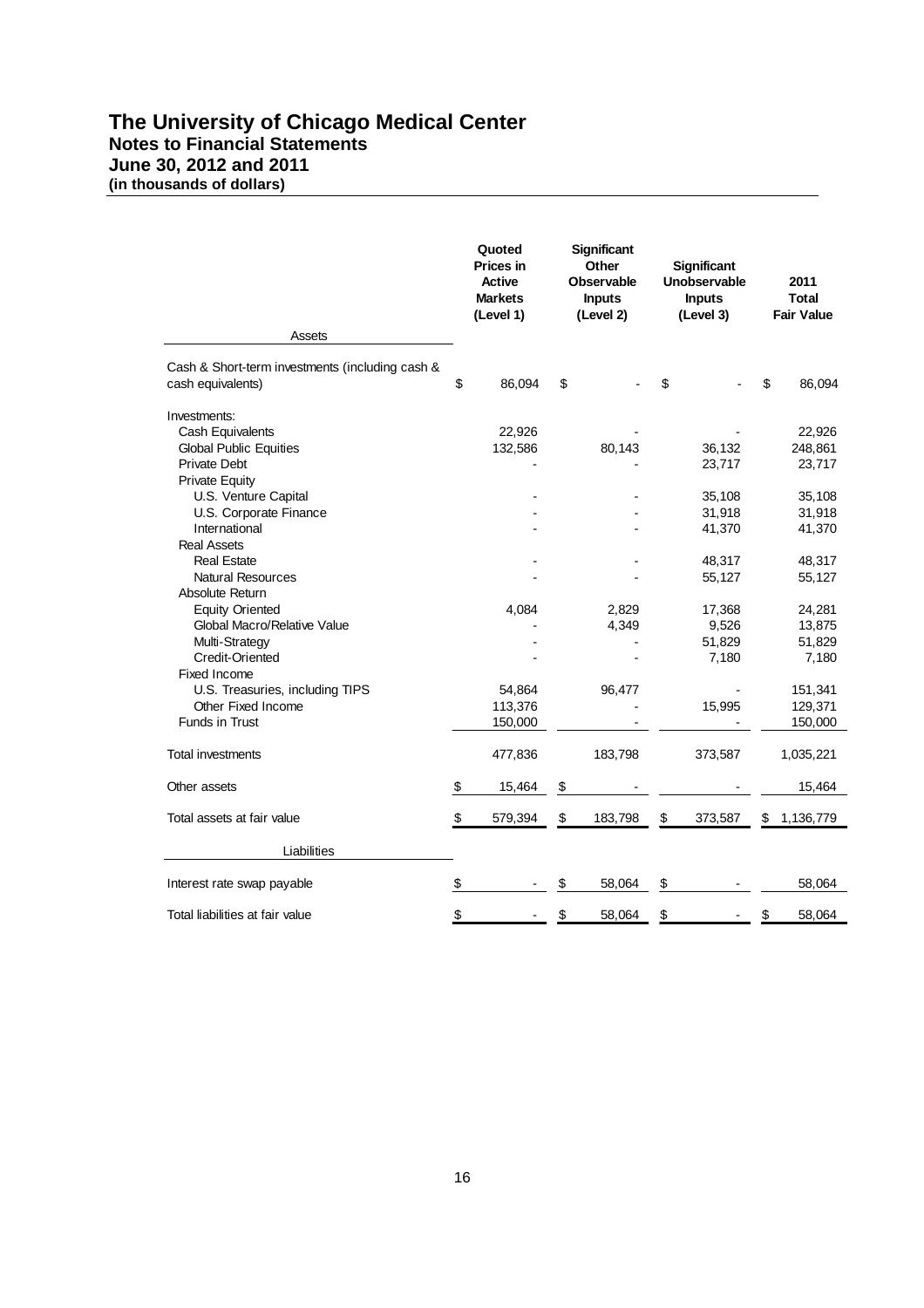During 2012 there were no transfers between investment Levels 1 and 2 which are considered material to the financial statements. Changes to the reported amounts of investments measured at fair value using unobservable inputs (Level 3) as of June 30, 2012 and 2011 are as follows:

|                                                                                                                                       |          | <b>Separately</b><br><b>Invested</b>         |          | Invested<br>in TRIP                                                     | 2012<br>Total                                                                      |  |  |
|---------------------------------------------------------------------------------------------------------------------------------------|----------|----------------------------------------------|----------|-------------------------------------------------------------------------|------------------------------------------------------------------------------------|--|--|
| Fair value, July 1, 2011<br>Realized gains<br>Unrealized gains<br><b>Purchases</b><br>Sales<br>Transfers<br>Fair value, June 30, 2012 | \$<br>\$ | 7,510<br>18<br>297<br>80<br>(1,672)<br>6,233 | \$<br>\$ | 366,077<br>23,569<br>(3, 815)<br>48,080<br>(50,008)<br>2,303<br>386,206 | \$<br>373,587<br>23,587<br>(3,518)<br>48,160<br>(51,680)<br>2,303<br>\$<br>392,439 |  |  |
|                                                                                                                                       |          | <b>Separately</b><br><b>Invested</b>         |          | <b>Invested</b><br>in TRIP                                              | 2011<br>Total                                                                      |  |  |
| Fair value, July 1, 2010<br>Realized gains<br>Unrealized gains<br>Purchases<br>Sales<br>Transfers                                     | \$       | 10,157<br>751<br>86<br>(3, 484)              | \$       | 345,768<br>24,680<br>36,727<br>34,895<br>(89,754)<br>13,761             | \$<br>355,925<br>24,680<br>37,478<br>34,981<br>(93, 238)<br>13,761                 |  |  |
| Fair value, June 30, 2011                                                                                                             | \$       | 7,510                                        | \$       | 366,077                                                                 | \$<br>373,587                                                                      |  |  |

The interest rate swap arrangement has inputs which can generally be corroborated by market data and is therefore classified within level 2.

The methods described above may produce a fair value calculation that may not be indicative of net realizable value or reflective of future fair values. Furthermore, while UCMC believes its valuation methods are appropriate and consistent with other market participants, the use of different methodologies or assumptions to determine the fair value of certain financial instruments could result in a different estimate of fair value at the reporting date.

The significant unobservable inputs used in the fair value measurement of UCMC's long-lived partnership investments include a combination of cost, discounted cash flow analysis, industry comparables and outside appraisals. Significant increases (decreases) in any inputs used by investment managers in determining net asset values in isolation would result in a significantly lower (higher) fair value measurement.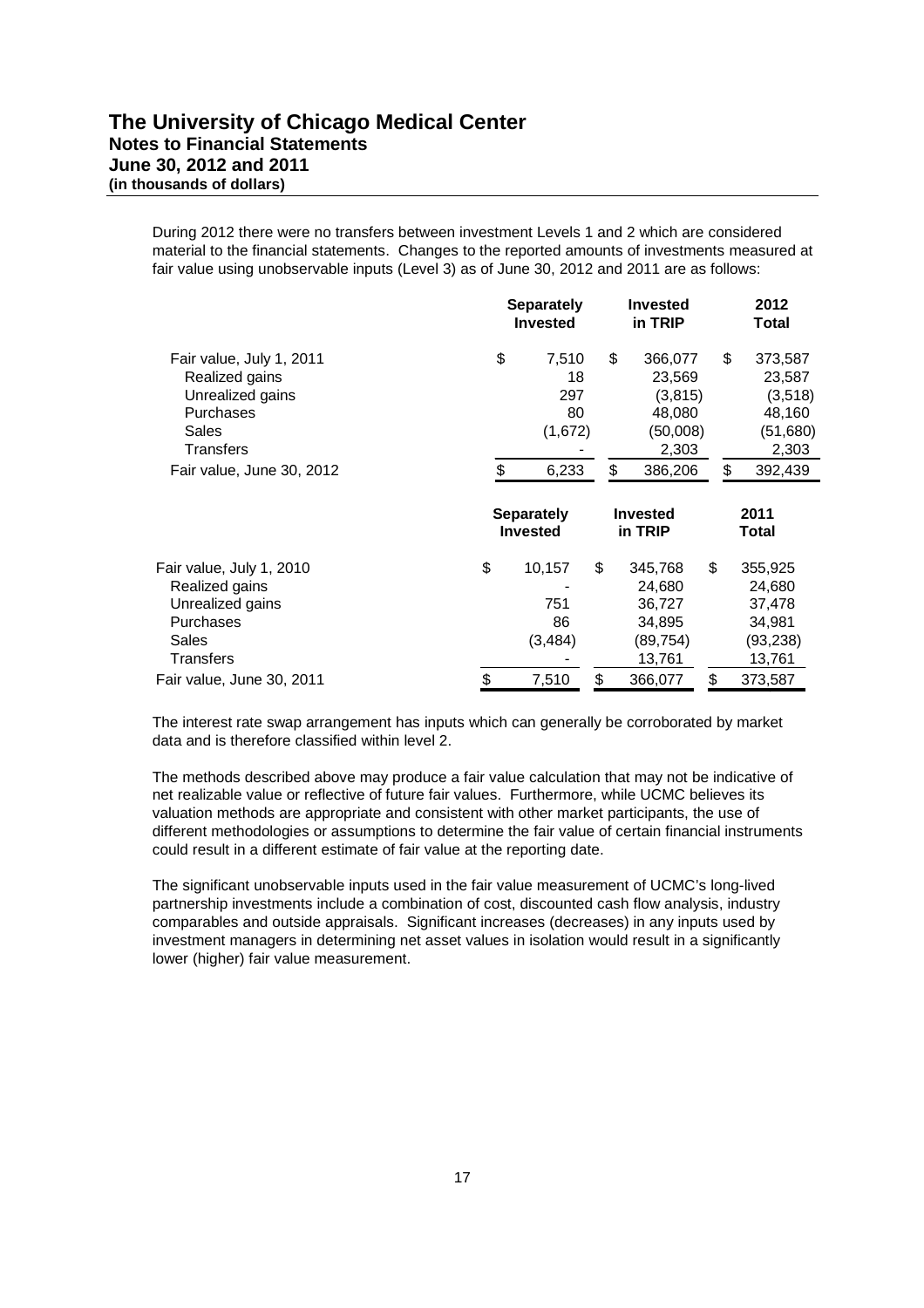UCMC has made investments in various long-lived partnerships and, in other cases, has entered into contractual agreements that may limit its ability to initiate redemptions due to notice periods, lockups and gates. Details on typical redemption terms by asset class and type of investment are provided below:

|                              |                       |                                                                   | Redemption                                                                                                                                                  | Redemption                                                                                   |
|------------------------------|-----------------------|-------------------------------------------------------------------|-------------------------------------------------------------------------------------------------------------------------------------------------------------|----------------------------------------------------------------------------------------------|
|                              |                       |                                                                   | <b>Restrictions</b>                                                                                                                                         | <b>Restrictions in Place</b>                                                                 |
|                              | <b>Remaining Life</b> | <b>Redemption Terms</b>                                           | and terms                                                                                                                                                   | at June 30, 2012                                                                             |
| Cash                         | N/A                   | Daily                                                             | None                                                                                                                                                        | None                                                                                         |
| <b>Global Public Equity:</b> |                       |                                                                   |                                                                                                                                                             |                                                                                              |
| Separate accounts            | N/A                   | Daily                                                             | None                                                                                                                                                        | None                                                                                         |
| Commingled funds             | N/A                   | Daily to monthly with<br>notice periods of<br>1 to 14 days        | None                                                                                                                                                        | None                                                                                         |
| Partnerships                 | N/A                   | Quarterly to annually<br>with notice periods<br>of 30 to 180 days | Lock-up provisions<br>ranging from 0 to<br>5 years, some<br>investments have a<br>portion of capital in<br>side pockets with no<br>redemptions<br>permitted | None                                                                                         |
| Private debt                 | 1 to 10 years         | Redemptions not<br>permitted                                      | N/A                                                                                                                                                         | N/A                                                                                          |
| <b>Private equity</b>        | 1 to 19 years         | Redemptions<br>not permitted                                      | N/A                                                                                                                                                         | N/A                                                                                          |
| <b>Real assets</b>           | 1 to 18 years         | Redemptions<br>not permitted                                      | N/A                                                                                                                                                         | N/A                                                                                          |
| Absolute return:             |                       |                                                                   |                                                                                                                                                             |                                                                                              |
| Partnerships                 | N/A                   | Monthly to annually<br>with varying notice<br>periods             | Lock-up provisions<br>ranging from 0 to 5<br>investments have a<br>portion of capital in<br>side pockets with no<br>redemptions<br>permitted                | Approximately<br>\$36.7 million of<br>investments<br>are in gated or<br>liquidating<br>funds |
| Drawdown partnerships        | 1 to 4 years          | Redemptions<br>not permitted                                      | N/A                                                                                                                                                         | N/A                                                                                          |
| <b>Fixed income:</b>         |                       |                                                                   |                                                                                                                                                             |                                                                                              |
| Separate accounts            | N/A                   | Daily                                                             | None                                                                                                                                                        | None                                                                                         |
| Commingled funds             | N/A                   | Daily                                                             | None                                                                                                                                                        | None                                                                                         |
| Partnerships                 | N/A                   | Quarterly with notice<br>periods of 90 days                       | Only one-third capital<br>available in any<br>12-month period                                                                                               | None                                                                                         |
| <b>Funds held in trust</b>   | N/A                   | <b>Daily</b>                                                      | None                                                                                                                                                        | None                                                                                         |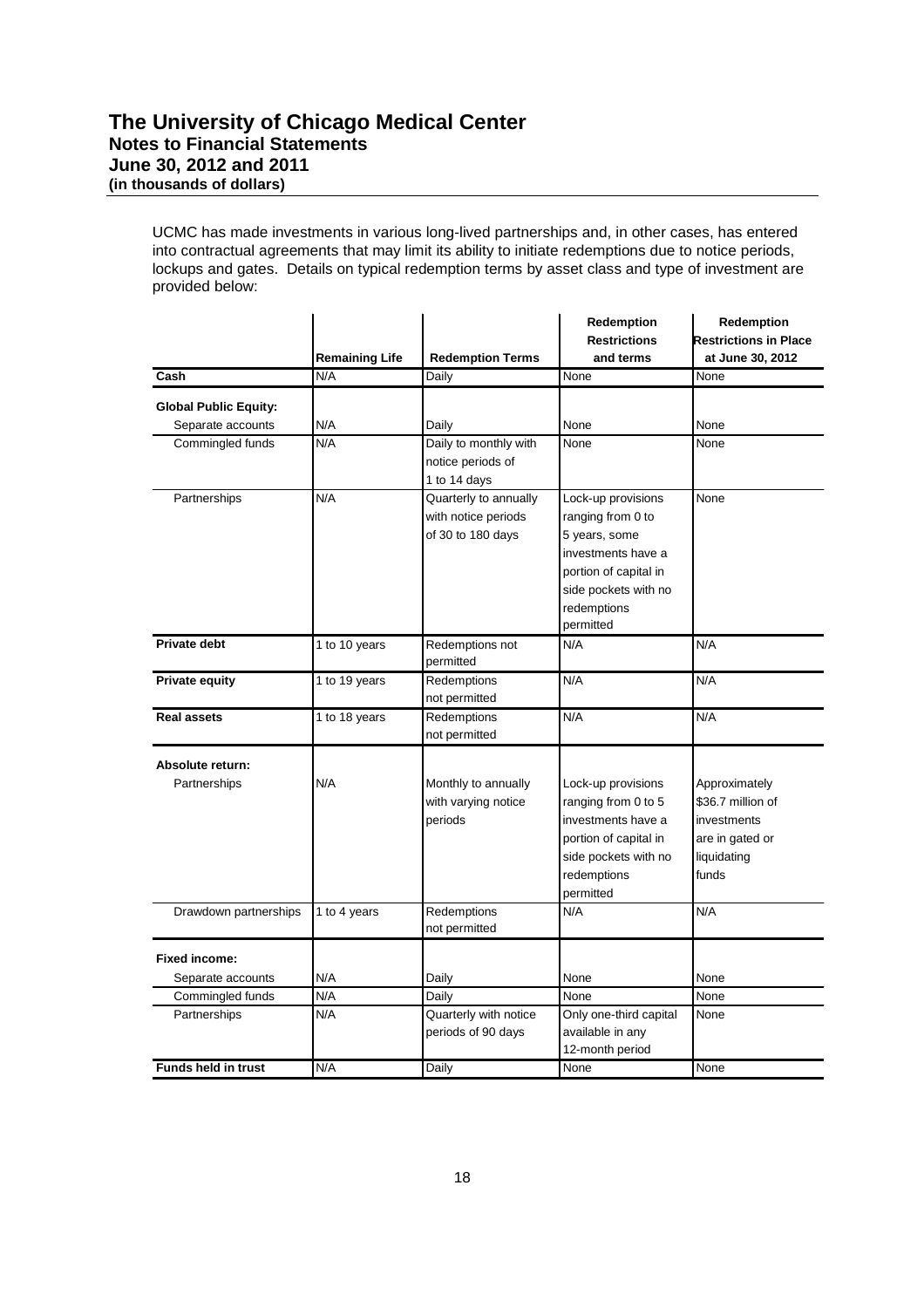#### **6. Endowments**

UCMC's endowment consists of individual donor restricted endowment funds and boarddesignated endowment funds for a variety of purposes plus the following where the assets have been designated for endowment: pledges receivable, split interest agreements, and other net assets. The endowment includes both donor-restricted endowment funds and funds designated by the Board of Trustees to function as endowments. The net assets associated with endowment funds including funds designated by the Board of Trustees to function as endowments, are classified and reported based on the existence or absence of donor imposed restrictions.

Illinois is governed by the "Uniform Prudent Management of Institutional Funds Act" (UPMIFA). The Board of Trustees of UCMC has interpreted UPMIFA as sustaining the preservation of the original gift as of the gift date of the donor-restricted endowment funds absent explicit donor stipulations to the contrary. As a result of this interpretation, UCMC classifies as permanently restricted net assets, (a) the original value of gifts donated to the permanent endowment, (b) the original value of subsequent gifts to the permanent endowment, and (c) accumulations to the permanent endowment made in accordance with the direction of the applicable donor gift instrument at the time the accumulation is added to the fund. The remaining portion of the donorrestricted endowment fund that is not classified in permanently restricted net assets is classified as temporarily restricted net assets until those amounts are appropriated for expenditure by UCMC in a manner consistent with the standard of prudence prescribed by UPMIFA.

| UCMC has the following donor-restricted endowment activities during the years ended June 30, |  |
|----------------------------------------------------------------------------------------------|--|
| 2012 and 2011 delineated by net asset class:                                                 |  |

|                                                             | <b>Unrestricted</b>                |    |                                  |    |                                         |    |                    |
|-------------------------------------------------------------|------------------------------------|----|----------------------------------|----|-----------------------------------------|----|--------------------|
|                                                             | <b>Funds</b><br><b>Functioning</b> |    | Temporarily<br><b>Restricted</b> |    | <b>Permanently</b><br><b>Restricted</b> |    | 2012<br>Total      |
| Endowment net assets,<br>beginning of year                  | \$<br>810,184                      | \$ | 67,857                           | \$ | 6.072                                   | \$ | 884,113            |
| Investment return:<br>Investment income<br>Net appreciation | 36,192                             |    | 3,140                            |    |                                         |    | 39,332             |
| (realized and unrealized)<br>Total investment return        | (11,335)<br>24,857                 |    | (305)<br>2,835                   |    |                                         |    | (11,640)<br>27,692 |
| Appropriation of<br>endowment assets                        |                                    |    |                                  |    |                                         |    |                    |
| for expenditure                                             | (37,343)                           |    | (3,792)                          |    |                                         |    | (41,135)           |
| Other                                                       | (1,593)                            |    | 379                              |    |                                         |    | (1,214)            |
| Endowment net assets,<br>end of year                        | \$<br>796,105                      | \$ | 67,279                           | S  | 6,072                                   | S  | 869,456            |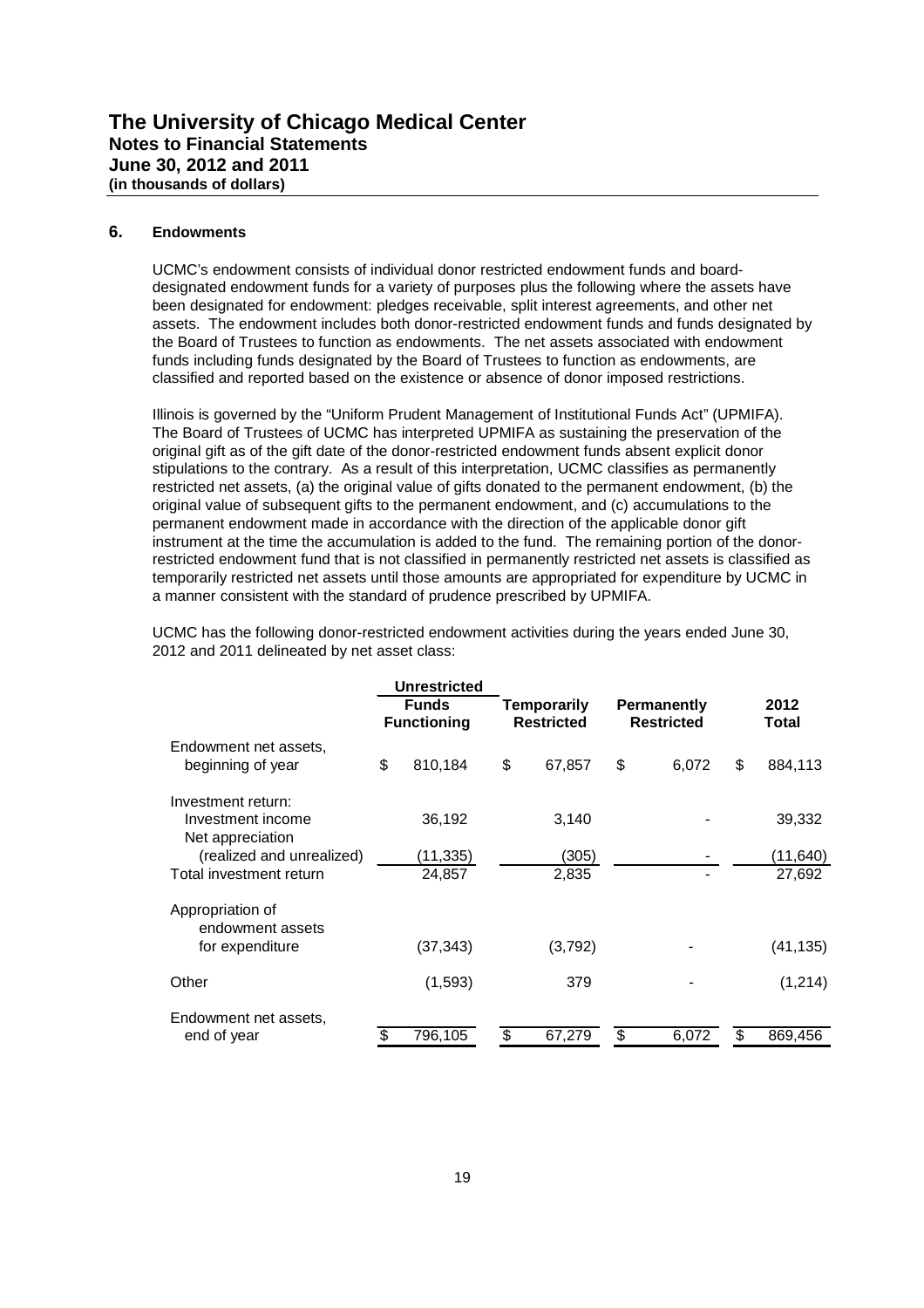## **The University of Chicago Medical Center Notes to Financial Statements June 30, 2012 and 2011 (in thousands of dollars)**

|                                                             | <b>Unrestricted</b>                |              |                                  |                                  |               |
|-------------------------------------------------------------|------------------------------------|--------------|----------------------------------|----------------------------------|---------------|
|                                                             | <b>Funds</b><br><b>Functioning</b> | <b>Other</b> | Temporarily<br><b>Restricted</b> | Permanently<br><b>Restricted</b> | 2011<br>Total |
| Endowment net assets,<br>beginning of year                  | \$<br>696,071                      | \$<br>(5)    | \$<br>58,844                     | \$<br>6,061                      | \$<br>760,971 |
| Investment return:<br>Investment income<br>Net appreciation | 39,348                             |              | 4,594                            |                                  | 43,942        |
| (realized and unrealized)                                   | 85,825                             |              | 8,007                            |                                  | 93,832        |
| Total investment return                                     | 125,173                            |              | 12,601                           |                                  | 137,774       |
| Gifts and other additions                                   | 25,000                             |              |                                  | 11                               | 25,011        |
| Appropriation of<br>endowment assets<br>for expenditure     | (36, 055)                          |              | (3,588)                          |                                  | (39, 643)     |
| Other                                                       | (5)                                | 5            |                                  |                                  |               |
| Endowment net assets,<br>end of year                        | 810,184                            | \$           | \$<br>67,857                     | \$<br>6,072                      | \$<br>884,113 |

Description of amounts classified as permanently restricted net assets and temporarily restricted net assets (Endowments only) as of June 30, 2012 and 2011:

|                                                                                                            |   | <b>Perpetual</b> | Time-<br><b>Restricted</b><br>by Donor |   | Time-<br><b>Restricted</b><br>by Law |    | 2012<br>Total    |
|------------------------------------------------------------------------------------------------------------|---|------------------|----------------------------------------|---|--------------------------------------|----|------------------|
| Restricted for pediatric health care<br>Restricted for adult health care<br>Restricted for educational and | S | 1.835<br>1.925   | \$<br>$\blacksquare$<br>$\blacksquare$ | S | 15.273<br>49.751                     | S  | 17,108<br>51,676 |
| scientific programs                                                                                        |   | 2,312            | $\blacksquare$                         |   | 2,255                                |    | 4,567            |
|                                                                                                            |   | 6.072            | \$<br>$\,$                             | S | 67.279                               | S. | 73,351           |

|                                                                                                            |    | <b>Perpetual</b> |    | Time-<br><b>Restricted</b><br>by Donor |   | Time-<br><b>Restricted</b><br>by Law |   | 2011<br><b>Total</b> |
|------------------------------------------------------------------------------------------------------------|----|------------------|----|----------------------------------------|---|--------------------------------------|---|----------------------|
| Restricted for pediatric health care<br>Restricted for adult health care<br>Restricted for educational and | -S | 1.835<br>1.925   | S  | $\blacksquare$<br>$\blacksquare$       | S | 15.073<br>49.176                     | S | 16,908<br>51,101     |
| scientific programs                                                                                        |    | 2.312            |    | $\blacksquare$                         |   | 2,208                                |   | 4,520                |
|                                                                                                            | \$ | 6.072            | \$ | $\blacksquare$                         | S | 66.457                               |   | 72.529               |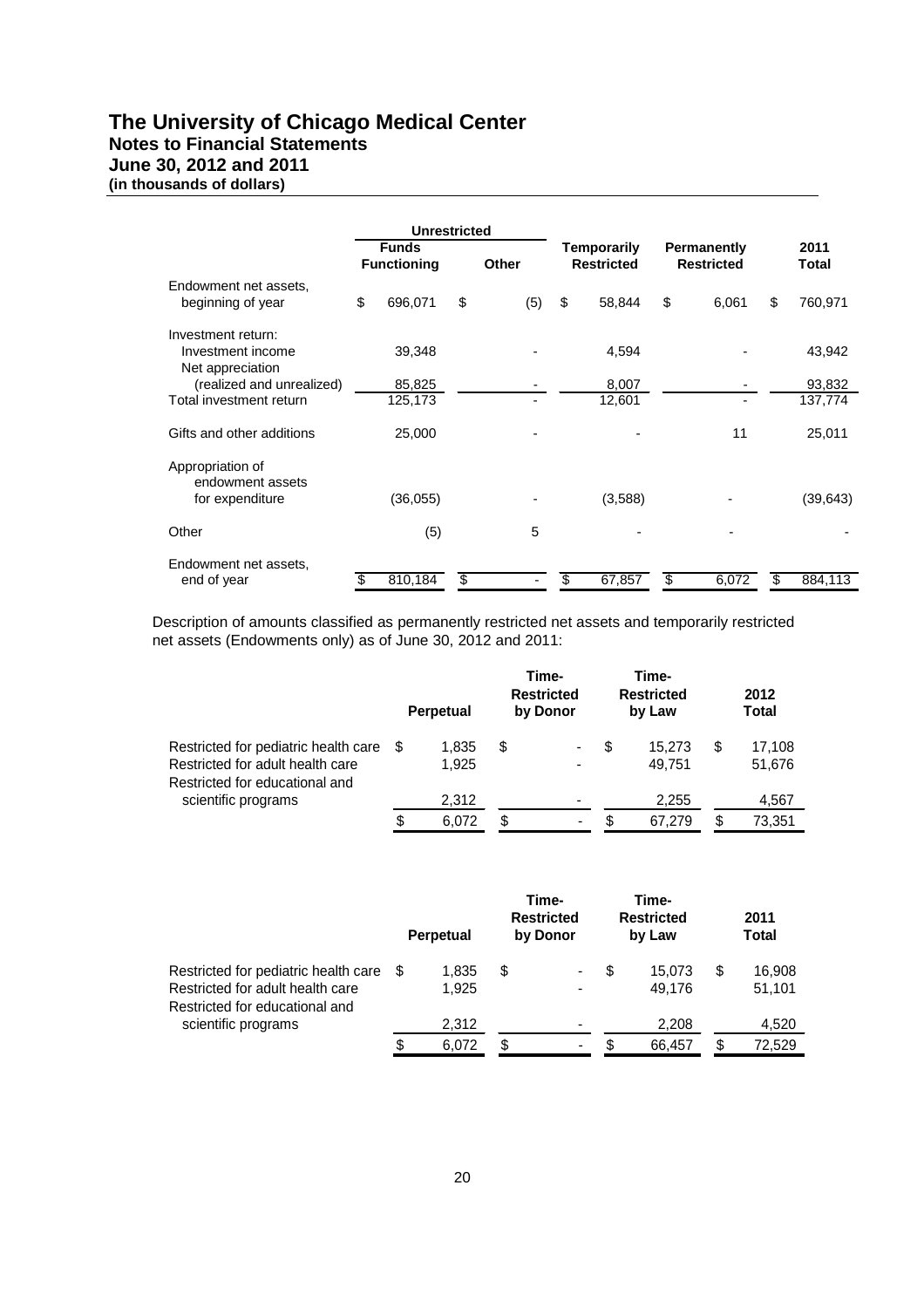#### **Investment and Spending Policies**

UCMC has adopted endowment investment and spending policies that attempt to provide a predictable stream of funding to programs supported by its endowment while seeking to maintain the purchasing power of endowment assets. UCMC expects its endowment funds over time, to provide an average rate of return of approximately 6% annually. To achieve its long-term rate of return objectives, UCMC relies on a total return strategy in which investment returns are achieved through both capital appreciation (realized and unrealized gains) and current yield (interest and dividends). Actual returns in any given year may vary from this amount.

For endowments invested in TRIP, the Board of Trustees of UCMC has adopted the University's method to be used to appropriate endowment funds for expenditure, including following the University's payout formula. The University utilizes the total return concept in allocating endowment income. In accordance with the University's total return objective, between 4.5% and 5.5% of a 12-quarter moving average of the fair value of endowment investments, lagged by one year, is available each year for expenditure in the form of endowment payout. The exact payout percentage, which is set each year by the Board of Trustees with the objective of a 5% average payout over time, was 5% for the fiscal years ended June 30, 2012 and 2011. If endowment income received is not sufficient to support the total return objective, the balance is provided from capital gains. If income received is in excess of the objective, the balance is reinvested in the endowment.

For endowments invested apart from TRIP, UCMC calculates a payout of 4% annually on a rolling 24-month average market value. In establishing this policy, the Board considered the expected long term rate of return on its endowment.

#### **7. Property, Plant and Equipment**

The components of property, plant and equipment as of June 30 are as follows:

|                                          |    | 2012       |     | 2011       |
|------------------------------------------|----|------------|-----|------------|
| Land and land rights                     | \$ | 36,008     | \$. | 36,008     |
| Buildings and improvements               |    | 649.565    |     | 645,336    |
| Equipment                                |    | 479,832    |     | 436,070    |
| Construction in progress                 |    | 610,211    |     | 425,488    |
|                                          |    | 1,775,616  |     | 1,542,902  |
| Less accumulated depreciation            |    | (709, 122) |     | (649, 135) |
| Total property, plant and equipment, net | S  | 1,066,494  |     | 893,767    |

UCMC's net property, plant and equipment cost includes \$11,100 representing assets under capital leases with the University, which are stated at the UCMC's historical cost. The cost of buildings that are jointly used by the University and UCMC is allocated based on the lease provisions. In addition, land and land rights includes \$20,600, which represents the unamortized portion of initial lease payments made to the University. The New Hospital Pavilion is included in construction in progress at June 30, 2012 in the amount of \$535,900; approximately \$158,000 was spent in 2012 related to the building. In 2012 and 2011, approximately \$16,800 and \$12,000 were capitalized related to software implementation of an electronic medical records system.

Capitalized interest costs in 2012 and 2011 were \$10,000 and \$7,700, respectively.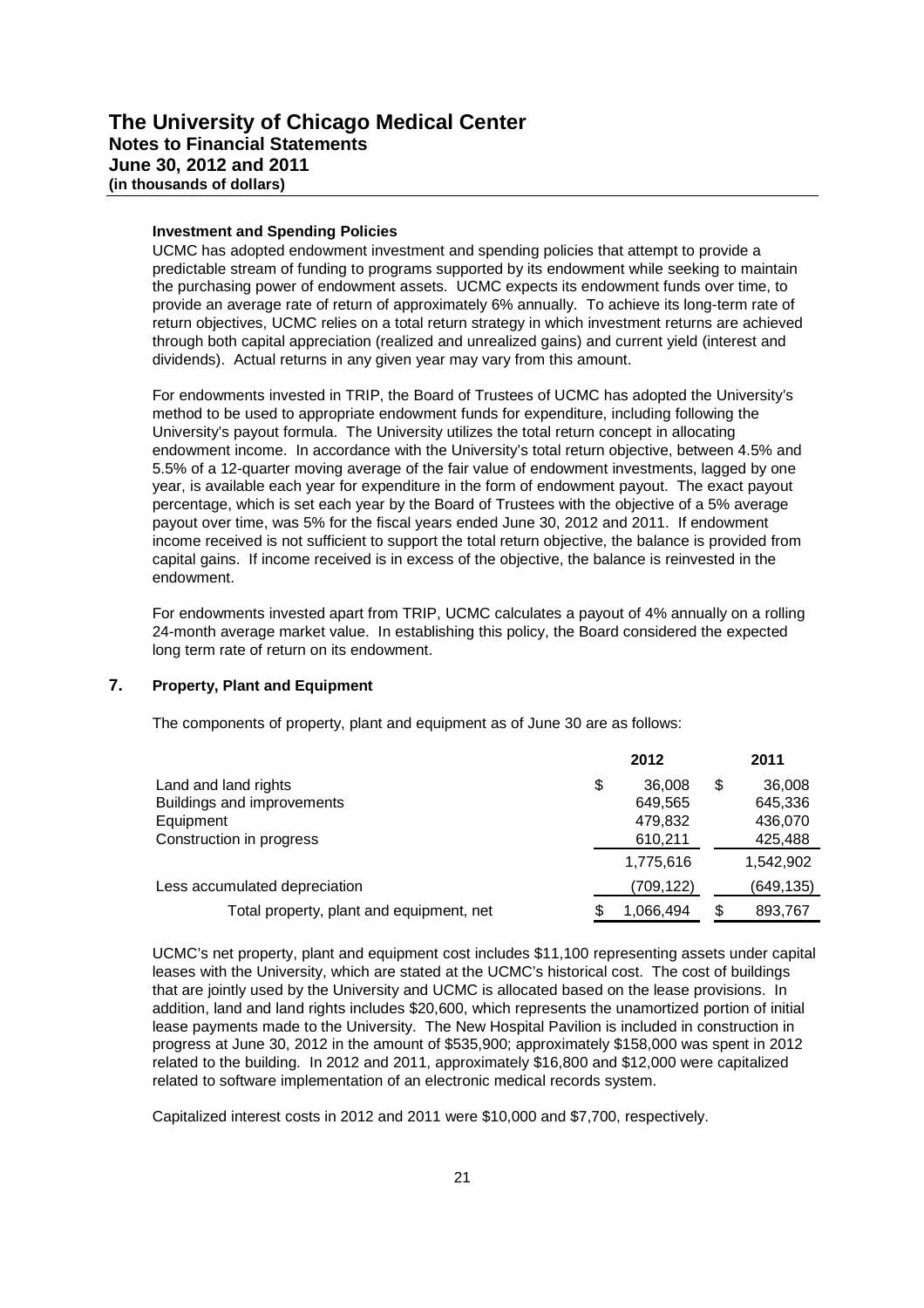#### **8. Long-Term Debt**

Long-term debt as of June 30 consists of the following:

| 2011    |
|---------|
|         |
|         |
| 27,570  |
| 28,100  |
| 24,065  |
| 27,725  |
|         |
| 153,670 |
| 85,000  |
| 70,000  |
| 70,000  |
| 46,250  |
| 46,250  |
| 46,250  |
| 46,250  |
| 90,000  |
|         |
| 7,088   |
| 768,218 |
|         |
| 85,066  |
| 85,066  |
| 853,284 |
| (9,340) |
| 843,944 |
|         |

The fair value of long-term debt is based on the pricing of fixed-rate bonds of market participants, including assumptions about the present value of current market interest rates, and loans of comparable quality and maturity. The fair value of long-term debt would be a Level 2 hierarchy. The carrying value of long-term debt is below the estimated fair value of the debt by \$34,439 as of June 30, 2012 based on the quoted market prices for the same or similar issues. The carrying value of the long-term debt does not differ materially from its estimated fair value at June 30, 2011 based on the quoted market prices for the same or similar issues.

Scheduled annual repayments for the next five years are as follows at June 30:

| Year | Amount       |  |  |  |  |  |
|------|--------------|--|--|--|--|--|
| 2013 | \$<br>11,290 |  |  |  |  |  |
| 2014 | 10.385       |  |  |  |  |  |
| 2015 | 10.050       |  |  |  |  |  |
| 2016 | 11,535       |  |  |  |  |  |
| 2017 | 11.975       |  |  |  |  |  |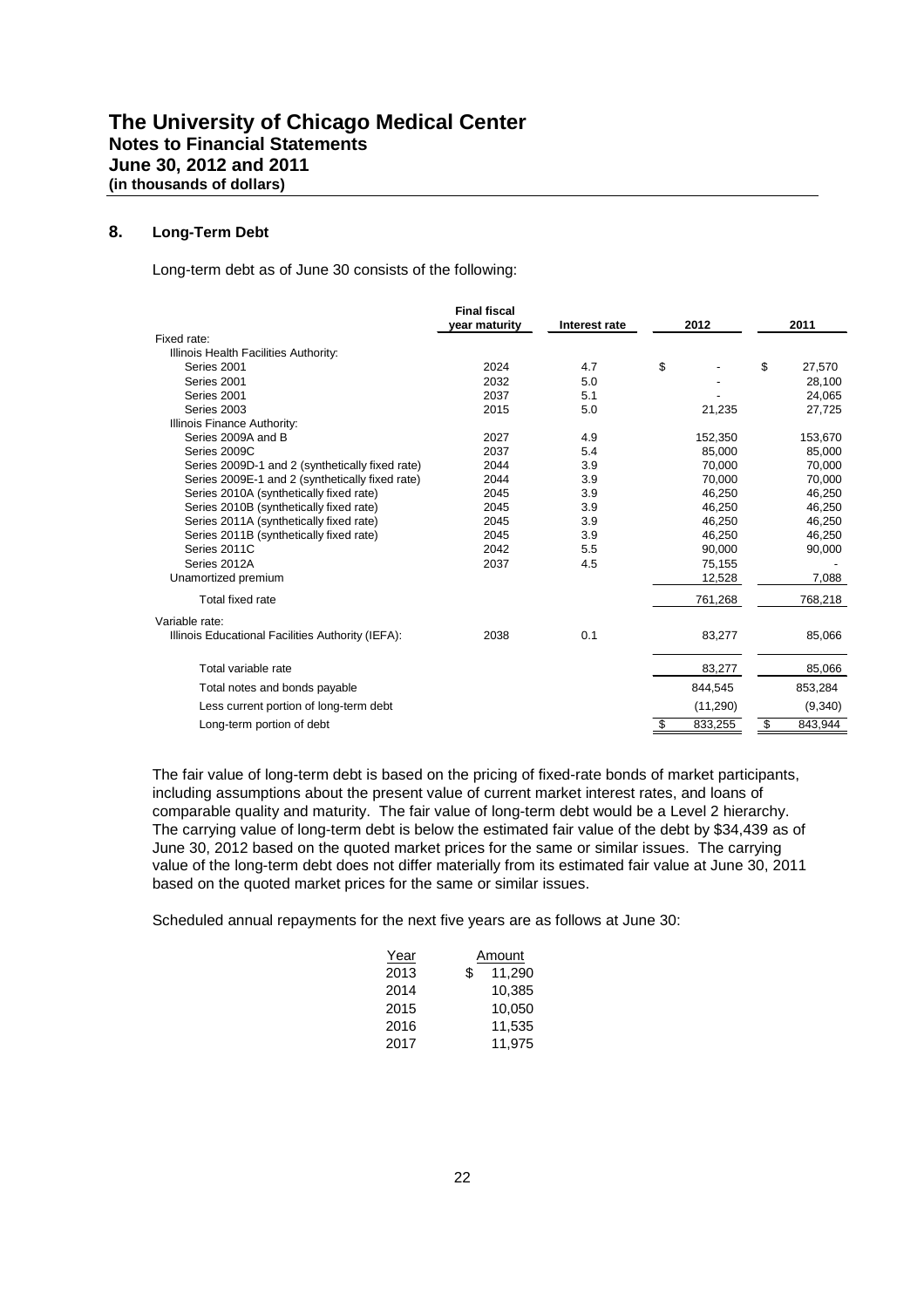Under its various indebtedness agreements, the Medical Center is subject to certain financial covenants, including maintaining a minimum debt service coverage ratio, maintaining minimum levels of days cash on hand, maintaining debt to capitalization at certain levels; limitations on selling, leasing, or otherwise disposing of Medical Center property; and certain other nonfinancial covenants. Each of the bond series is collateralized by unrestricted receivables under a Master Trust Indenture and subject to certain restrictions. The Medical Center was in compliance with its debt covenants as of June 30, 2012 and 2011.

#### *Recent Financing Activity*

In June 2012, the IFA issued \$75,155 of Series 2012A Revenue Refunding Bonds, allocated to the Medical Center for the purpose of refunding the Illinois Health Facilities Authority Revenue Bonds, Series 2001. The Series 2012A Bonds are secured by a Direct Note Obligation, Series 2012A of the Medical Center issued pursuant to the Master Trust Indenture. The extinguishment of the Series 2001 bonds resulted in a loss of \$2,800 which was recorded to supplies and other expense in 2012.

#### *Letters of Credit*

Payment on each of the variable rate demand revenue bonds is also collateralized by a letter of credit. The letters of credit that support the Series 2009D and the Series 2009E bonds were due to expire in August 2012. The Medical Center replaced the letter of credit that supports the Series 2009D bonds with a new letter of credit in June 2012, which expires in June 2017. The letter of credit that supports the 2009E bonds was extended subsequent to June 30, 2012 and now expires in December 2014. The letters of credit that support the Series 2010A and Series 2010B bonds expire in November 2015 and the letters of credit that support the Series 2011A and Series 2011B bonds expire in May 2016. The letters of credit are subject to certain restrictions, which include financial ratio requirements and consent to future indebtedness. The most restrictive financial ratio is to maintain a debt service coverage ratio of 1.25:1. UCMC was in compliance with all applicable debt covenants at June 30, 2012.

Payment on each of the IEFA bonds is collateralized by a letter of credit maturing November 2014. The letter of credit is subject to certain restrictions, which include financial ratio requirements. The most restrictive financial ratio is to maintain a debt service coverage ratio of 1.75:1. UCMC was in compliance with all applicable debt covenants at June 30, 2012.

Included in UCMC's debt is \$83,277 of commercial paper revenue notes and \$325,000 of variable rate demand bonds. In the event that UCMC's remarketing agents are unable to remarket the bonds, the trustee of the bonds will tender them under the letters of credit. Scheduled repayments under the letters of credit are between 1 and 3 years, beginning after a grace period of at least one year, and bear interest rates different from those associated with the original bond issue. Any bonds tendered are still eligible to be remarketed. Bonds subsequently remarketed would be subject to the original bond repayment schedules.

UCMC paid interest, net of capitalized interest, of approximately \$13,000 and \$12,100 in 2012 and 2011, respectively.

UCMC has a \$15,000 line of credit from a commercial bank. As of June 30, 2012 and 2011, no amount was outstanding under this line.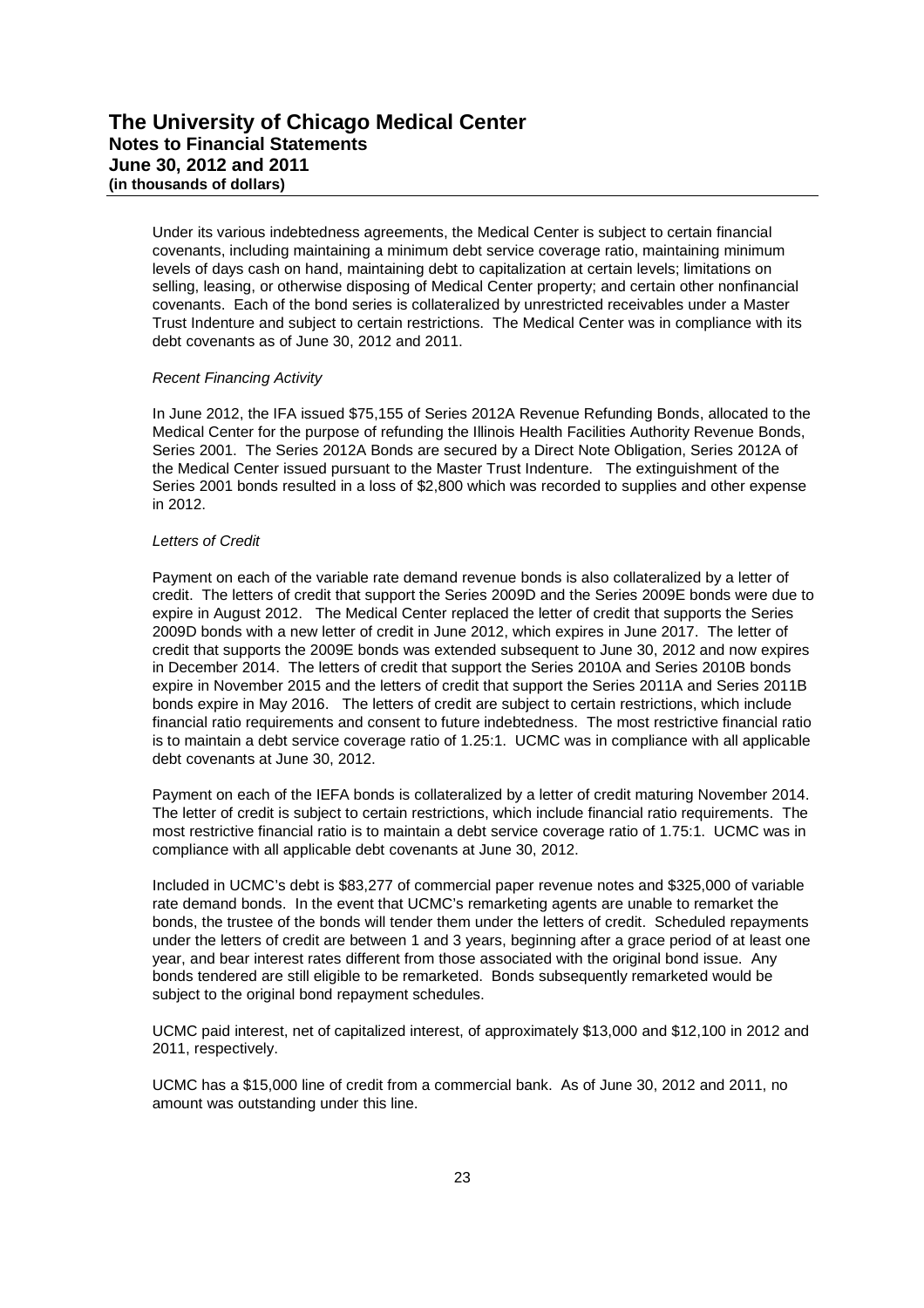#### **9. Commitments**

#### **Leases**

UCMC has capital and noncancelable operating leases for certain buildings and equipment. Future minimum payments required under noncancelable operating and capital leases as of June 30 are as follows:

|                                                     | <b>Operating</b> | <b>Capital</b> |
|-----------------------------------------------------|------------------|----------------|
| 2013                                                | \$<br>2,422      | \$<br>442      |
| 2014                                                | 2,343            | 329            |
| 2015                                                | 2,193            | 172            |
| 2016                                                | 2,239            |                |
| 2017 and thereafter                                 | 8,203            |                |
| Total minimum lease payments                        | 17,400           | 943            |
| Less - Amount representing interest                 |                  | 35             |
| Present value of net minimum capital lease payments |                  | \$<br>908      |

The amount of total assets capitalized under these leases at June 30, 2012 and 2011, is \$9,200 with related accumulated depreciation of \$8,100 and \$7,200, respectively. Rental expense was approximately \$4,700 and \$4,100 for the years ended June 30, 2012 and 2011, respectively, including a \$500 annual rental of a parking garage from the University.

#### **Construction Projects**

UCMC is constructing the New Hospital Pavilion (NHP) that will include 240 beds, 23 operating rooms, 7 interventional suites, imaging scanners and other advanced diagnostic and treatment services. The total estimated cost of the NHP is approximately \$687,500, and is expected to open in 2013. As of June 30, 2012, total outstanding commitments on the project amounted to approximately \$616,400, of which approximately \$522,100 has been paid or accrued and recorded in construction in progress.

#### **10. Insurance**

UCMC is included under certain of the University's insurance programs. Since 1977, UCMC, in conjunction with the University, has maintained a self-insurance program for its medical malpractice liability. This program is supplemented with commercial excess insurance above the University's self-insurance retention, which for the years ended June 30, 2012 and 2011 was \$7,500 per claim and unlimited in the aggregate. Claims in excess of \$7,500 are subject to an additional self-insurance retention limited to \$12,500 per claim and \$12,500 in aggregate.

The estimated liability for medical malpractice self-insurance is actuarially determined based upon estimated claim reserves and various assumptions, and represents the estimated present value of self-insurance claims that will be settled in the future. It considers anticipated payout patterns as well as interest to be earned on available assets prior to payment.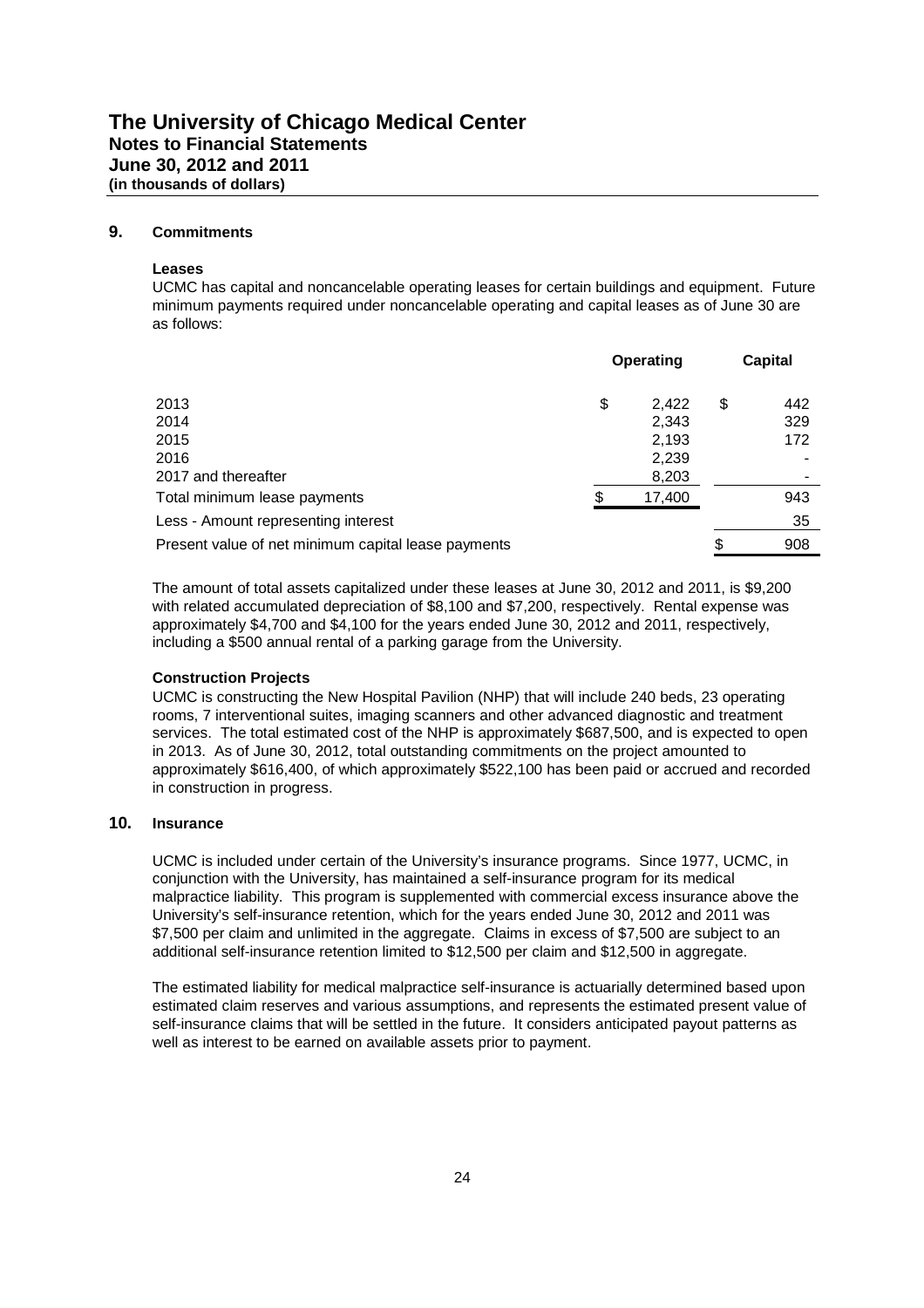A comparison of the estimated liability for incurred malpractice claims (filed and not filed) and net assets for the combined University and UCMC self-insurance program as of June 30, 2012 and 2011, is presented below:

|                                                     | 2012     |      | 2011    |
|-----------------------------------------------------|----------|------|---------|
| Actuarial present value of self-insurance liability |          |      |         |
| for medical malpractice                             | 246.700  | \$.  | 245.861 |
| Total assets available for claims                   | -330.431 | - SS | 309.418 |

If the present-value method were not used, the ultimate liability for medical malpractice selfinsurance claims would be approximately \$39,600 higher at June 30, 2012. The interest rate assumed in determining the present value was 3.75% for 2012 and 5.25% for 2011. The Medical Center has recorded its prorate share of the malpractice self-insurance liability as required under ASU 2010-24 in the amount of \$118,200 at June 30, 2012 with an offsetting receivable from the malpractice trust to cover any related claims.

The malpractice self-insurance trust assets consist primarily of funds held in TRIP.

UCMC recognizes as malpractice expense its negotiated pro-rata share of the actuarially determined normal contribution, with gains and losses amortized over six years, with no retroactive adjustments, as provided in the operating agreement. For fiscal year 2013, the Medical Center expense will be \$18,400 related to malpractice.

UCMC designated \$12,400 and \$9,500 as of June 30, 2012 and 2011, respectively, as a workers' compensation self-insurance reserve trust fund. The self-insurance program investments consist of 65% bonds and 35% marketable equities. The specifically identified claim requirements and actuarially determined reserve requirements for unreported workers' compensation claims were \$8,200 as of June 30, 2012 and 2011, respectively. The University also charges UCMC for its portion of other commercial insurance and self-insurance costs.

#### **11. Pension Plans**

#### **Active Plans**

A majority of UCMC's personnel participate in the University's defined benefit and contribution pension plan. Under the defined benefit portion of this plan, benefits are based on years of service and the employee's compensation for the five highest paid consecutive years within the last ten years of employment. UCMC and the University make annual contributions to this portion of the plan at a rate necessary to maintain plan funding on an actuarially recommended basis. UCMC recognizes its share of net periodic pension cost as expense and any remaining contribution as a reduction to unrestricted net assets. The reduction to net assets for 2012 was \$27,400. Contributions of \$52,700 and \$42,600 were made in the fiscal years ended June 30, 2012 and 2011, respectively. UCMC expects to make contributions of \$32,500 for the fiscal year ended June 30, 2013 that will be entirely expensed as net periodic pension costs.

Under the defined contribution portion of the plan, UCMC and plan participants make contributions that accrue to the benefit of the participants at retirement. UCMC's contributions, which are based on a percentage of each covered employee's salary, totaled approximately \$6,100 and \$5,700 for the years ended June 30, 2012 and 2011, respectively.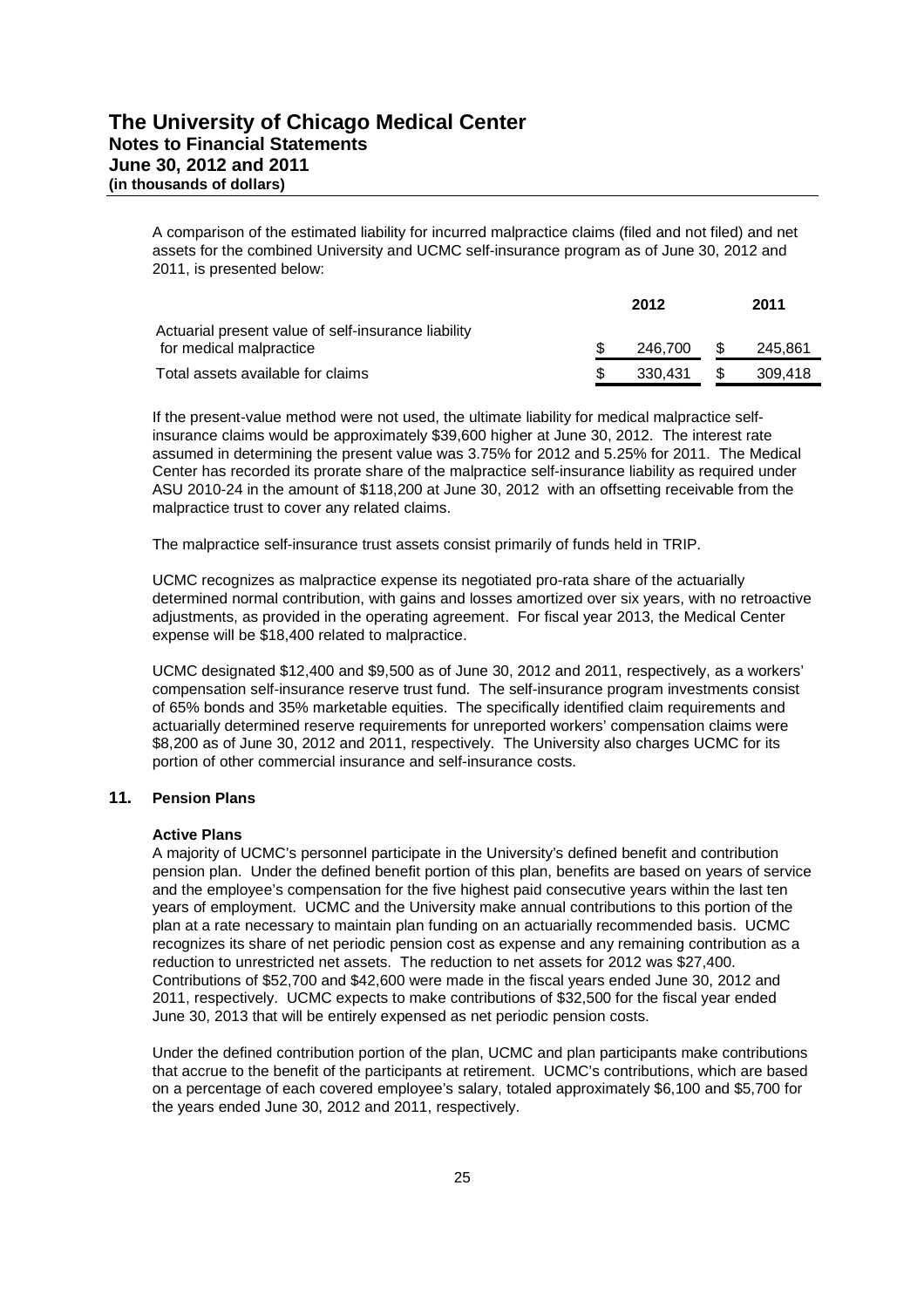# **The University of Chicago Medical Center Notes to Financial Statements June 30, 2012 and 2011 (in thousands of dollars)**

| <b>Plan Name</b>                                           | EIN            | <b>Contributions of UCMC</b> |        |  |        |
|------------------------------------------------------------|----------------|------------------------------|--------|--|--------|
|                                                            |                |                              | 2012   |  | 2011   |
| University of Chicago Retirement Income Plan for Employees | 36-2177139-002 |                              | 35.000 |  | 17.700 |
| University of Chicago Pension Plan for Staff Employees     | 36-2177139-003 |                              | 17.700 |  | 24,900 |
|                                                            |                |                              | 52,700 |  | 42.600 |

The benefit obligation, fair value of plan assets and funded status for the University's defined benefit plan included in the University's financial statements as of June 30, are shown below:

|                                                | 2012      | 2011       |
|------------------------------------------------|-----------|------------|
| Projected benefit obligation                   | 780.797   | 651.244    |
| Fair value of plan assets                      | 496.657   | 385,578    |
| Deficit of plan assets over benefit obligation | (284.140) | (265, 666) |

The weighted-average assumptions used in the accounting for the plan are shown below:

|                                | 2012     | 2011     |
|--------------------------------|----------|----------|
| Discount rate                  | $4.5\%$  | $5.5 \%$ |
| Expected return on plan assets | 71%      | 71%      |
| Rate of compensation increase  | $3.5 \%$ | $3.5 \%$ |

The weighted average asset allocation for the plan is as follows:

|                      | 2012   | 2011   |
|----------------------|--------|--------|
| Domestic equities    | 27%    | 27%    |
| International equity | $16\%$ | $16\%$ |
| Fixed income         | 57 %   | 57 %   |
|                      | 100 %  | 100 %  |

Total benefits and plan expenses paid by the plan were \$32,200 and \$26,200 for the fiscal years ended June 30, 2012 and 2011, respectively.

Expected future benefit payments excluding plan expenses are as follows:

#### **Fiscal Year**

| 2013      | 31,125  |
|-----------|---------|
| 2014      | 32,902  |
| 2015      | 35,008  |
| 2016      | 37,358  |
| 2017      | 39,846  |
| 2018-2022 | 235,874 |

Certain UCMC personnel participate in a contributory pension plan. Under this plan, UCMC and plan participants make annual contributions to purchase annuities equivalent to retirement benefits earned. UCMC's pension expense for this plan was \$5,000 and \$4,500 for the years ended June 30, 2012 and 2011, respectively.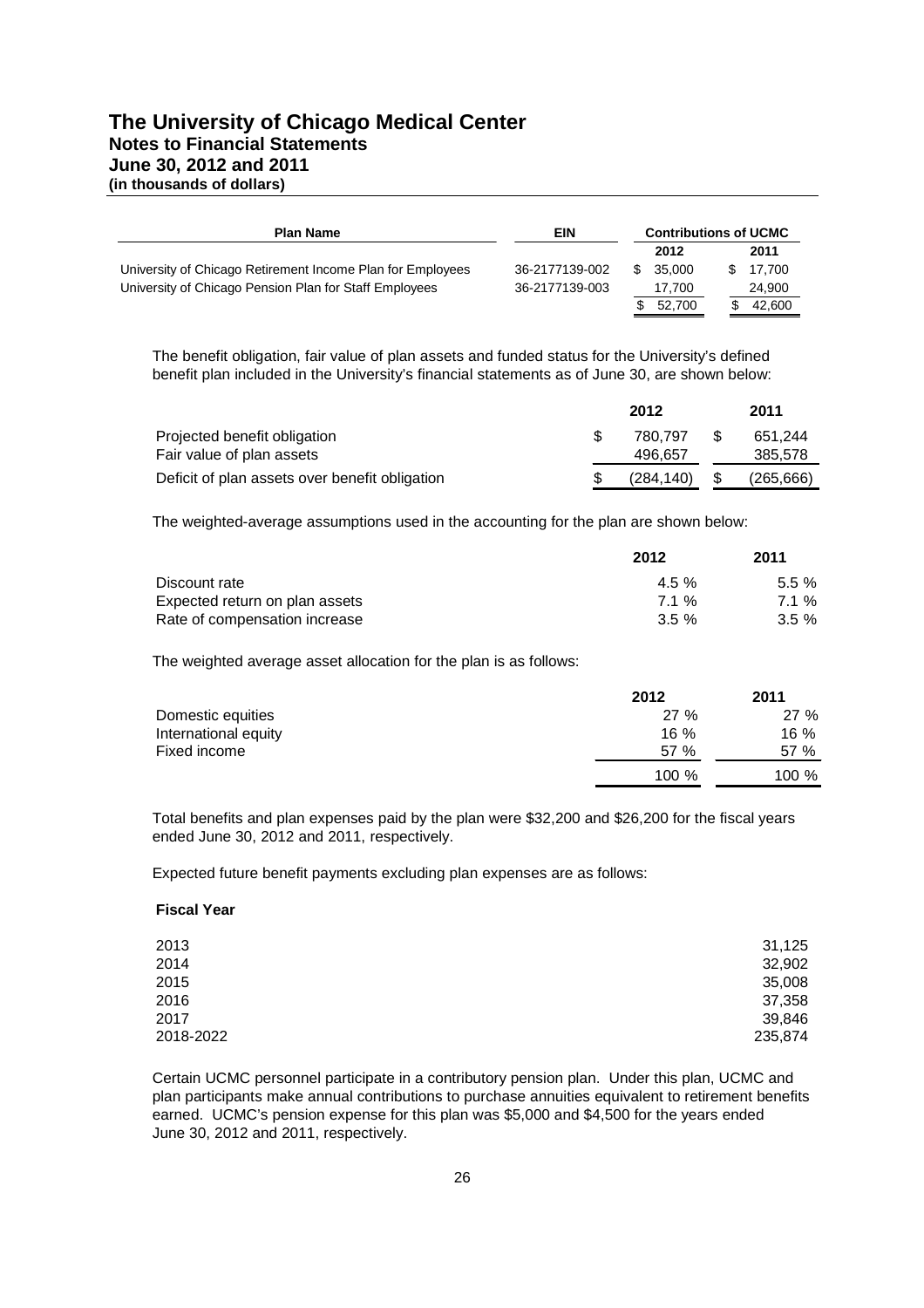#### **Curtailed and Frozen Plan**

In June 2002, UCMC assumed sponsorship of the Louis A. Weiss Memorial Hospital Pension Plan (Employer Identification Number 36-3488183, Plan Number 003), which covers employees of a former affiliate. Participation and benefit accruals are frozen. All benefit accruals are fully vested.

Components of net periodic pension cost and other amounts recognized in unrestricted net assets include the following:

|                                                                                               | Years Ended June 30,<br>2012<br>2011 |    |         |
|-----------------------------------------------------------------------------------------------|--------------------------------------|----|---------|
| Net periodic pension cost                                                                     |                                      |    |         |
| Interest cost                                                                                 | \$<br>2.719                          | \$ | 2.681   |
| Expected return on plan assets<br>Amortization of unrecognized                                | (2,921)                              |    | (2,363) |
| net actuarial loss                                                                            | 684                                  |    | 822     |
| Net periodic pension cost                                                                     | 482                                  |    | 1,140   |
| Other changes in plan assets and benefit obligations<br>recognized in unrestricted net assets |                                      |    |         |
| Liability for pension benefits                                                                | (2,659)                              |    | 3,381   |
| Total recognized in net periodic pension cost and<br>unrestricted net assets                  | \$<br>3,141                          |    | (2,241) |

The following tables set forth additional required pension disclosure information for this plan:

|                                                | <b>Years Ended June 30,</b><br>2012<br>2011 |    |          |
|------------------------------------------------|---------------------------------------------|----|----------|
| Change in projected benefit obligation         |                                             |    |          |
| Benefit obligation at beginning of year        | \$<br>55,219                                | \$ | 55,468   |
| Interest cost                                  | 2,719                                       |    | 2,681    |
| Net actuarial loss                             | 3,425                                       |    | 193      |
| Benefits paid                                  | (3,264)                                     |    | (3,123)  |
|                                                | 58,099                                      |    | 55,219   |
| Change in plan assets                          |                                             |    |          |
| Fair value of plan assets at beginning of year | 41,717                                      |    | 35,565   |
| Actual return on plan assets                   | 3,003                                       |    | 5,115    |
| Employer contribution                          | 6,240                                       |    | 4,160    |
| Benefits paid                                  | (3,264)                                     |    | (3, 123) |
|                                                | 47,696                                      |    | 41,717   |
| Funded status at end of year                   | \$<br>(10, 403)                             |    | (13,502) |

Amounts recognized in the balance sheet are included in noncurrent liabilities.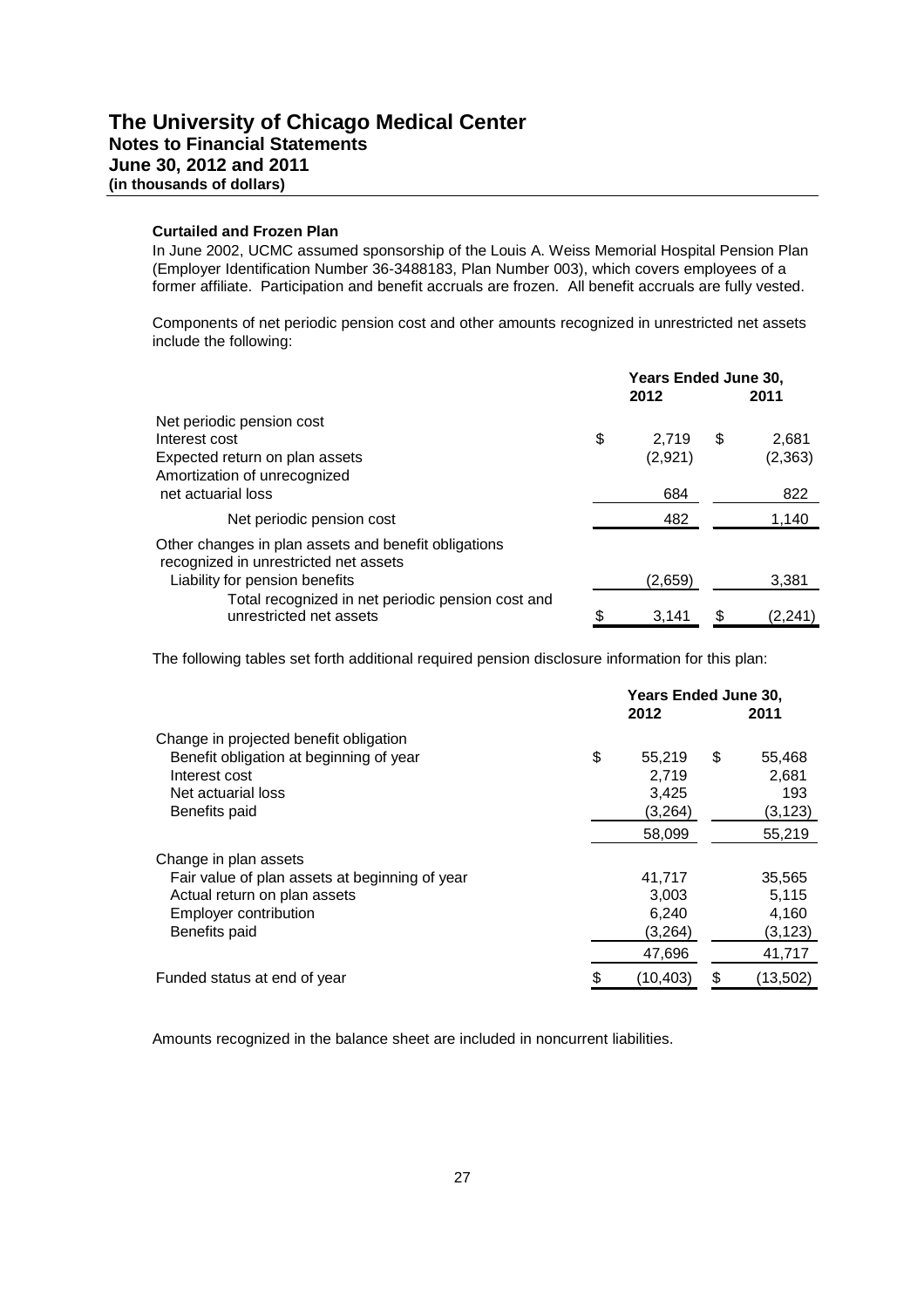Accumulated plan benefits equal projected plan benefits. Assumptions used in the accounting for the net periodic pension cost were as follows:

|                                | 2012  | 2011    |
|--------------------------------|-------|---------|
| Discount rate                  | 4.2 % | $51\%$  |
| Expected return on plan assets | 6.0 % | 6.6 $%$ |
| Rate of compensation increase  | N/A   | N/A     |

Weighted average asset allocations for plan assets are as follows:

|                        | 2012  | 2011  |
|------------------------|-------|-------|
| Cash                   | $8\%$ | $4\%$ |
| Fixed income           | 53    | 50    |
| Domestic equities      | 28    | 36    |
| International equities | 11    | 10    |
|                        | 100 % | 100 % |

All plan assets are valued using level 1 inputs. The target asset allocation is 40% equities and 60% fixed income. The expected return on plan assets is based on historical investment returns for similar investment portfolios.

UCMC expects to make contributions of \$3,165 to the plan in the fiscal year ending June 30, 2013. Expected future benefit payments are:

#### **Fiscal Year**

| 2013      | \$<br>3,420 |
|-----------|-------------|
| 2014      | 3,426       |
| 2015      | 3,428       |
| 2016      | 3,438       |
| 2017      | 3,461       |
| 2018-2022 | 17,809      |
|           |             |

#### **12. Acquisitions**

On September 30, 2011, the Medical Center entered into an Asset Purchase Agreement, whereby the Medical Center acquired the operations of Midwest Center for Hematology/Oncology, S.C. a professional service corporation that specializes in oncology. The purchase price was \$2,607 and there are no earn-out provisions with the agreements. The acquisition is accounted for under the purchase method of accounting and, accordingly, the cost has been allocated on the basis of estimated fair value of assets acquired and liabilities assumed. This resulted in \$766 of the purchase price being allocated to goodwill and \$905 being allocated to non-compete agreements. The non-compete agreements are amortized over a 5 year period.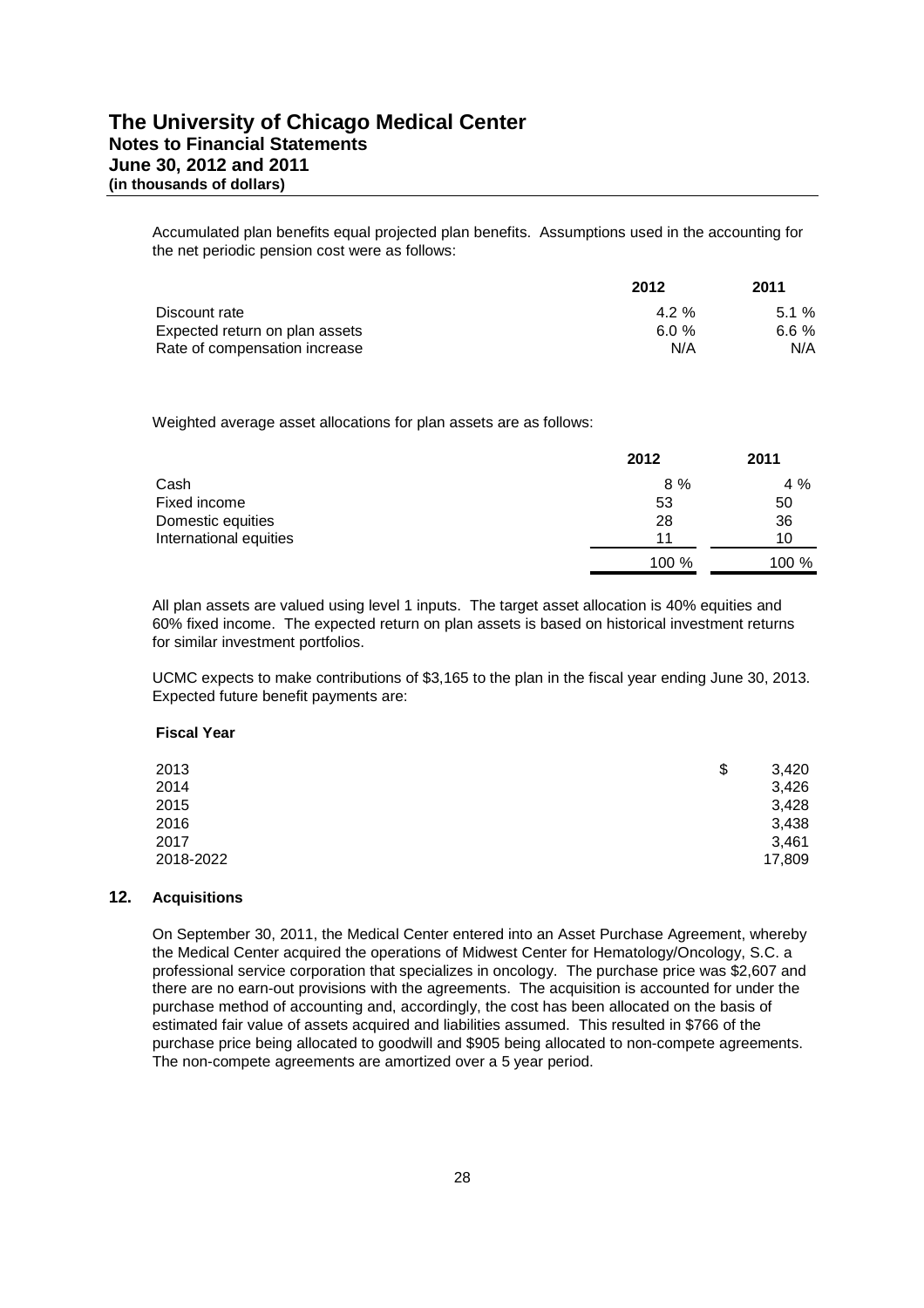The purchase price was allocated to the fair value of the assets acquired and liabilities assumed as follows:

| Fair value of net assets acquired |           |
|-----------------------------------|-----------|
| Accounts receivable, net          | \$<br>764 |
| Property and equipment            | 172       |
| Goodwill                          | 766       |
| Non-compete agreements            | 905       |
|                                   |           |
|                                   |           |

#### **13. Concentration of Credit Risk**

As a hospital, UCMC is potentially subject to concentration of credit risk from patient accounts receivable and certain investments. Investments, which include government and agency securities, stocks, corporate bonds, real assets, absolute return, and private equities, are not concentrated in any corporation or industry or with any single counter-party. UCMC receives a significant portion of its payments for services rendered from a limited number of government and commercial third-party payors, including Medicare, Medicaid, and Blue Cross. For 2012 and 2011, Medicaid approximated 17% and 15% of the Medical Center's net revenue for the year. Medicaid represented 28.9% and 11.9% of UCMC's net accounts receivable at June 30, 2012 and 2011, respectively. Management does not anticipate any collection risk related to the Medicaid accounts receivable at June 30, 2012. UCMC has not historically incurred any significant credit losses outside the normal course of business.

#### **14. Pledges**

Pledges receivable at June 30 are shown below:

|                                                                                                                             | 2012                                             |    | 2011                  |
|-----------------------------------------------------------------------------------------------------------------------------|--------------------------------------------------|----|-----------------------|
| Unconditional promises expected to be collected in:<br>Less than one year<br>One year to five years<br>More than five years | \$<br>4.959<br>6,001<br>$\overline{\phantom{0}}$ | \$ | 5,765<br>8,985<br>144 |
| Less unamortized discount (discount rate 5.5%)                                                                              | 10.960<br>(527)                                  |    | 14.894<br>(869)       |
| Total                                                                                                                       | \$<br>10.433                                     | S  | 14,025                |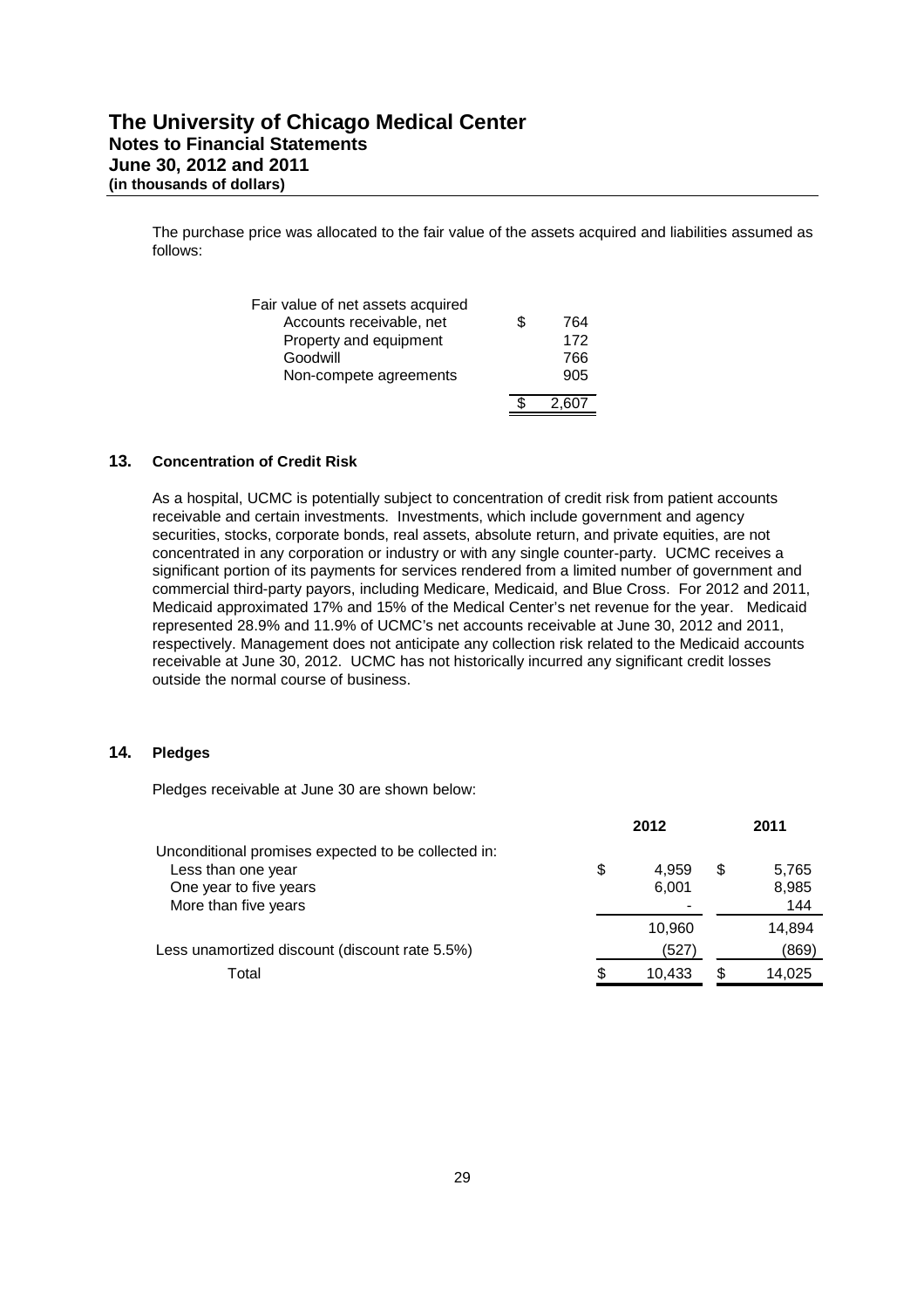#### **15. Restricted Net Assets**

Temporarily restricted net assets are available for the following purposes as of June 30:

|                                     |     | 2012   |   | 2011   |
|-------------------------------------|-----|--------|---|--------|
| Pediatric health care               | \$. | 17.751 | S | 17.690 |
| Adult health care                   |     | 50.743 |   | 50,962 |
| Educational and scientific programs |     | 4.187  |   | 3.629  |
| Capital and other purposes          |     | 22.664 |   | 21,658 |
| Total                               | S   | 95.345 |   | 93.939 |

Income from permanently restricted net assets is restricted for:

|                                     |   | 2012  |   | 2011  |
|-------------------------------------|---|-------|---|-------|
| Pediatric health care               |   | 1.845 | S | 1.875 |
| Adult health care                   |   | 1.935 |   | 1.925 |
| Educational and scientific programs |   | 2.312 |   | 2.312 |
| Total                               | S | 6.092 |   | 6.112 |

#### **16. Functional Expenses**

Total operating expenses by function are as follows for the years ended June 30:

|                            | 2012         | 2011         |
|----------------------------|--------------|--------------|
| Health care services       | \$ 1.103.904 | \$ 1.046.520 |
| General and administrative | 66.819       | 61,066       |
| Total                      | \$ 1.170.723 | \$ 1,107,586 |

#### **17. Contingencies**

UCMC is subject to complaints, claims and litigation which have risen in the normal course of business. In addition, UCMC is subject to reviews by various federal and state government agencies to assure compliance with applicable laws, some of which are subject to different interpretations. While the outcome of these suits cannot be determined at this time, management, based on advice from legal counsel, believes that any loss which may arise from these actions will not have a material adverse effect on the financial position or results of operations of UCMC.

#### **18. Friend Family Health Center (FFHC)**

FFHC was incorporated in June 1997 to provide primary care to economically challenged and medically high-risk populations on Chicago's South Side, and was designated a Federally Qualified Health Center in October 1998. FFHC is a separate not-for-profit Illinois corporation which is not controlled by UCMC.